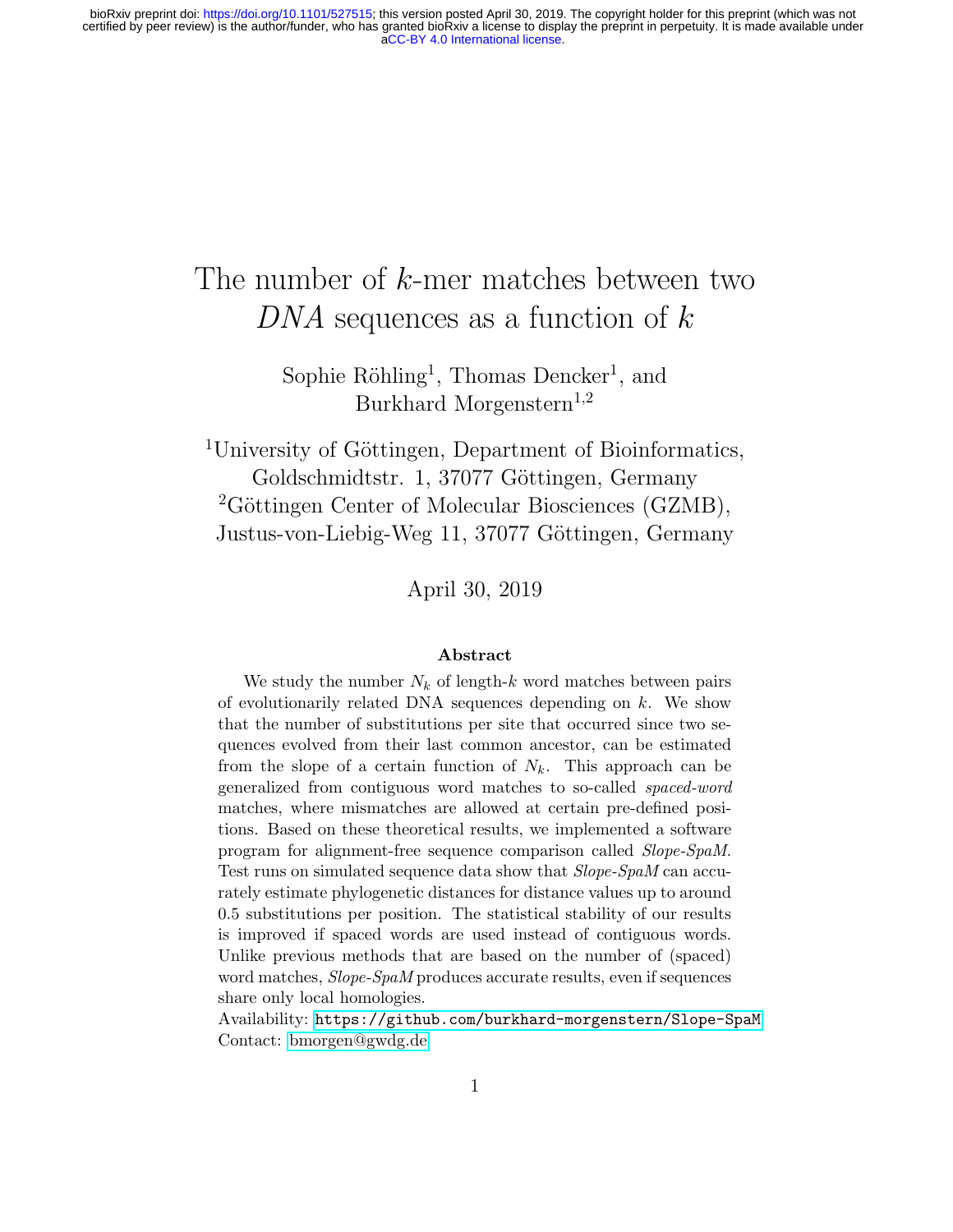### 1 Introduction

Phylogeny reconstruction is a fundamental task in computational biology [\[15\]](#page-20-0). Here, a basic step is to estimate pairwise evolutionary distances between protein or nucleic-acid sequences. Under the *Jukes*-Cantor model of evolution [\[25\]](#page-21-0), the distance between two evolutionarily related DNA sequences can be defined as the (estimated) number of nucleotide substitutions per site that have occurred since the two sequences have evolved from their last common ancestor. Traditionally, phylogenetic distances are inferred from pairwise or multiple sequence alignments. For the huge amounts of sequence data that are now available, however, sequence alignment has become far too slow. Therefore, considerable efforts have been made in recent years, to develop fast alignment-free approaches that can estimate phylogenetic distances without the need to calculate full alignments of the input sequences, see [\[20,](#page-20-1) [49,](#page-23-0) [56,](#page-24-0) [5,](#page-19-0) [26\]](#page-21-1) for recent review articles.

A number of alignment-free approaches are able to use unassembled short sequencing reads as input [\[53,](#page-24-1) [2,](#page-19-1) [14,](#page-20-2) [40,](#page-22-0) [34,](#page-22-1) [27,](#page-21-2) [4,](#page-19-2) [46\]](#page-23-1). Alignment-free approaches are not only used in phylogeny reconstruction, but are also important in metagenomics [\[11,](#page-20-3) [40,](#page-22-0) [33\]](#page-22-2) and in medical applications, for example to identify drug-resistant bacteria [\[6\]](#page-19-3) or to classify viruses [\[54,](#page-24-2) [3\]](#page-19-4). In all these applications, it is crucial to rapidly estimate the degree of similarity or dissimilarity between large sets of sequence data.

Some alignment-free approaches are based on word frequencies [\[41,](#page-22-3) [47\]](#page-23-2) or on the length of common substrings [\[51,](#page-23-3) [29,](#page-21-3) [23\]](#page-21-4). Other methods use variants of the  $D_2$  distance which is defined as the number of word matches of a pre-defined length between two sequences [\[42,](#page-22-4) [52,](#page-23-4) [50,](#page-23-5) [3\]](#page-19-4); a review focusing on these methods is given in [\[43\]](#page-23-6). kWIP [\[38\]](#page-22-5) is a further development of this concept that uses information-theoretical weighting. Most of these approaches calculate heuristic measures of sequence (dis-)similarity that may not be easy to interpret. At the same time, alignment-free methods have been proposed that can accurately estimate phylogenetic distances between sequences based on stochastic models of DNA or protein evolution, using the length of common substrings [\[22,](#page-21-5) [36\]](#page-22-6) or so-called *micro alignments* [\[53,](#page-24-1) [21,](#page-21-6) [31,](#page-21-7) [30\]](#page-21-8).

Several authors have proposed to estimate phylogenetic distances from the number of k-mer matches between two sequences. The tools *Cnidaria* [\[2\]](#page-19-1) and *AAF* [\[14\]](#page-20-2) use the *Jaccard index* between sets of kmers from two – assembled or unassembled – genomes to estimate the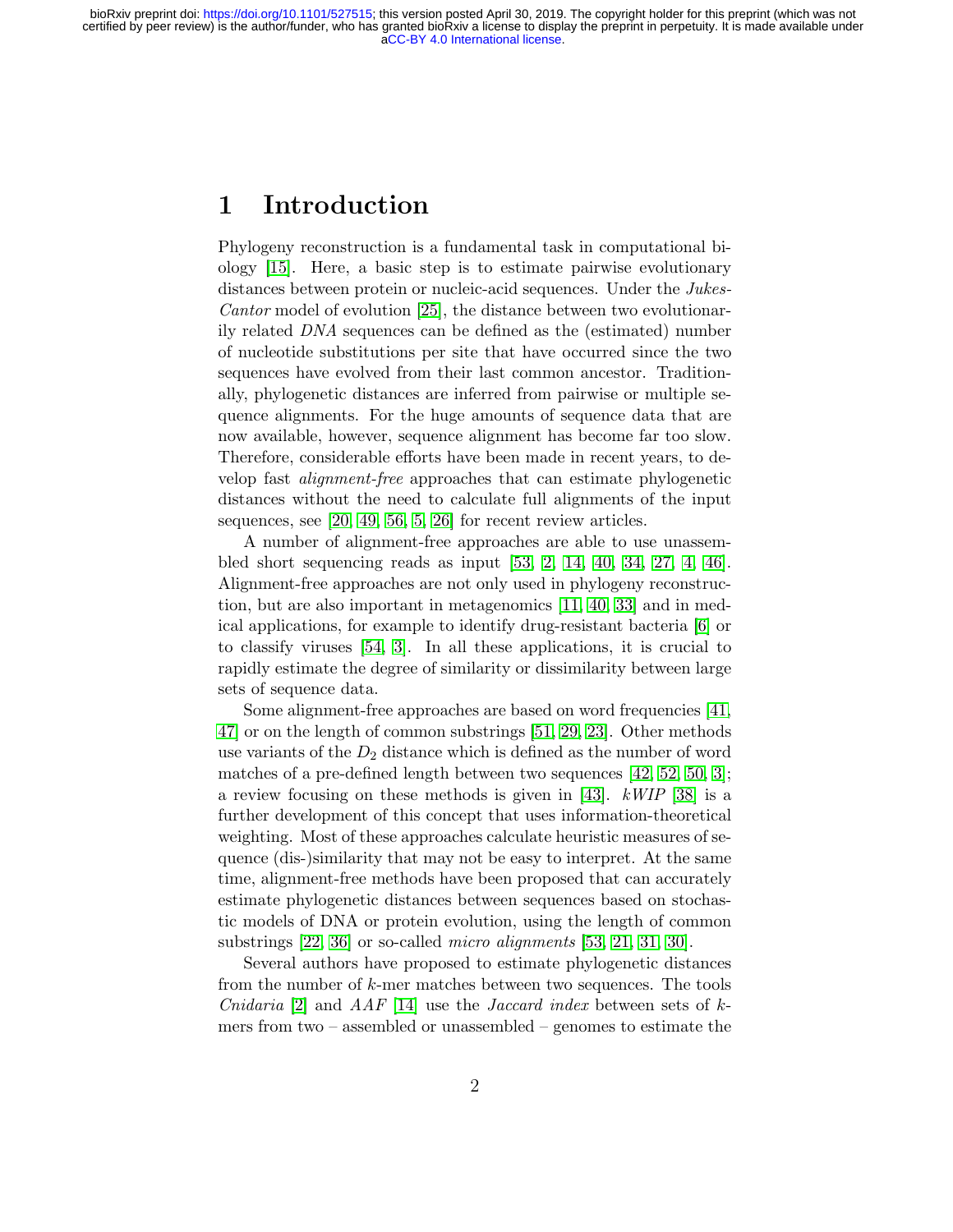distance between them. In *Mash* [\[40\]](#page-22-0), the *MinHash* [\[7\]](#page-19-5) technique is used to reduce the input sequences to small 'sketches' which can be used to rapidly approximate the *Jaccard index*. In a previous article, we proposed another way to infer evolutionary distances between DNA sequences based on the number of word matches between them, and we generalized this to so-called spaced-word matches [\[37\]](#page-22-7). This distance function is now used by default in the program *Spaced* [\[28\]](#page-21-9).

A *spaced-word match* is a pair of words from two sequences that are identical at certain positions, specified by a pre-defined binary pattern of match and don't-care positions. Theoretically, the distance measure proposed in [\[37\]](#page-22-7) is based on a simple model of molecular evolution without insertions or deletions. In particular, we assumed in this previous paper that the compared sequences are homologous to each other over their entire length. In practice, the derived distance values are still reasonably accurate if a limited number of insertions and deletions is allowed, and phylogenetic trees could be obtained from these distance values that are similar to trees obtained with more traditional approaches. Like other methods that are based on the number of common k-mers, however, our previous approach can no longer produce accurate results for sequences that share only local regions of homology.

Recently, Bromberg et al. published an interesting new approach to alignment-free protein sequence comparison that they called *Slope* Tree [\[8\]](#page-19-6). They defined a distance measure using the decay of the number of  $k$ -mer matches between two sequences, as a function of  $k$ . Trees reconstructed with this distance measure were in accordance to known phylogenetic trees for various sets of prokaryotes. Slope Tree can also correct for horizontal gene transfer and can deal with composition variation and low complexity sequences. From a theoretical point-of-view, however, it is not clear if the distance measure used in Slope Tree is an accurate estimator of evolutionary distances.

In the present paper, we study the number  $N_k$  of word or spacedword matches between two DNA sequences, where  $k$  is the word length or the number of match positions of the underlying pattern for spaced words, respectively. Inspired by Bromberg's Slope Tree approach, we study the decay of  $N_k$  as a function of k. More precisely, we define a function  $F(k)$  that depends on  $N_k$  and that can be approximated – under a simple probabilistic model of DNA evolution, and for a certain range of  $k - by$  an affine-linear function of k. The number of substitutions per site can be estimated from the slope of  $F$ , we therefore call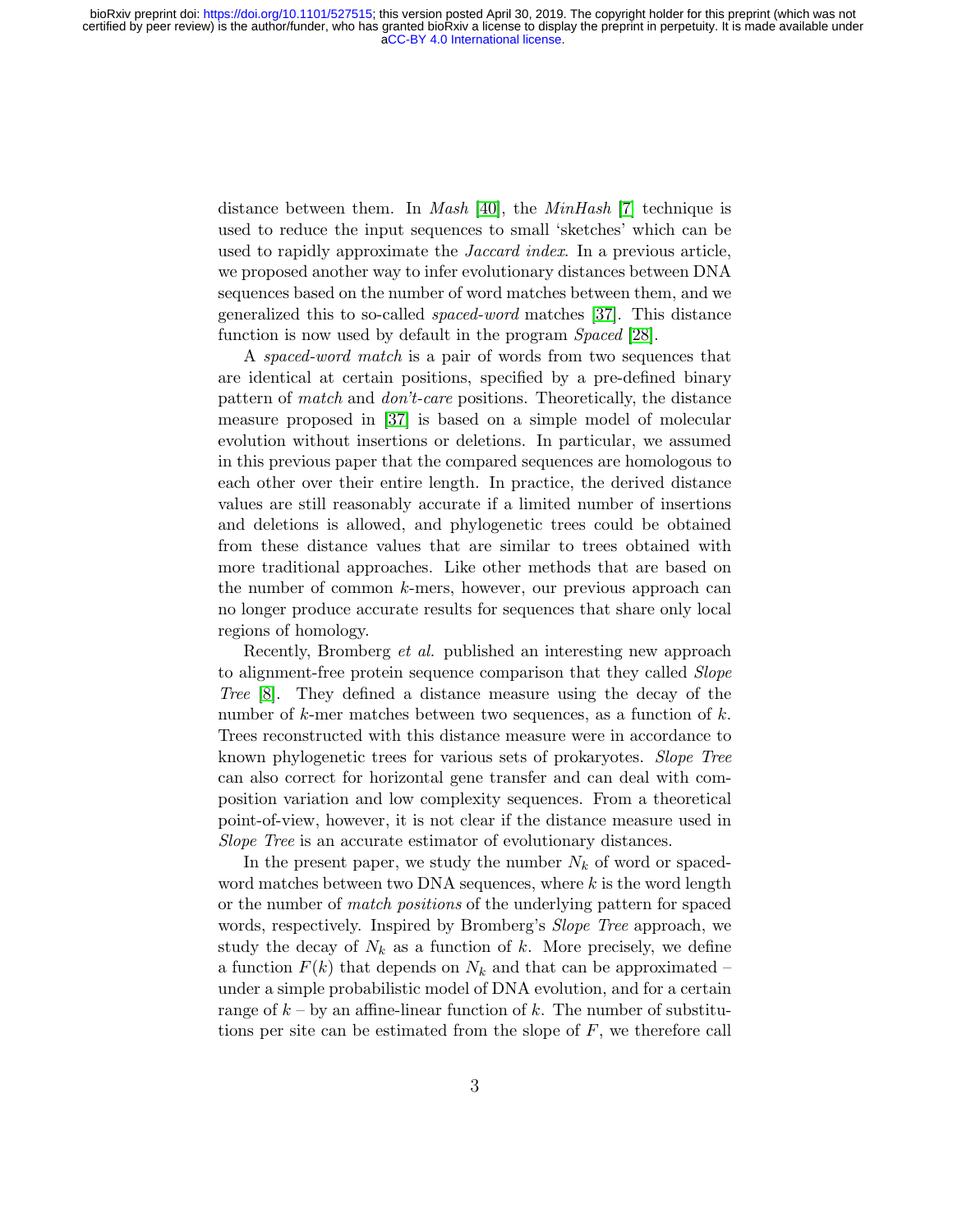our implementation Slope-SpaM, where SpaM stands for Spaced-Word Matches. Using simulated DNA sequences, we show that Slope-SpaM can accurately estimate phylogenetic distances. In contrast to other methods that are based on the number of (spaced) word matches, Slope-SpaM produces still accurate results if the compared sequences share only local homologies. We also applied *Slope-SpaM* to infer phylogenetic trees based on genome sequences from the benchmarking project AFproject [\[1\]](#page-19-7).

## <span id="page-3-0"></span>2 The number of  $k$ -mer matches as a function of  $k$

We are using standard notation from stringology as used, for example, in [\[18\]](#page-20-4). For a string or sequence S over some alphabet  $\mathcal{A}, |S|$  denotes the length of S, and  $S(i)$  is the *i*-th character of S,  $1 \leq i \leq |S|$ . S[*i..j*] is the (contiguous) substring of S from  $i$  to  $j$ . We consider a pair of DNA sequences  $S_1$  and  $S_2$  that have evolved under the *Jukes-Cantor* substitution model [\[25\]](#page-21-0) from some unknown ancestral sequence. That is, we assume that substitution rates are equal for all nucleotides and sequence positions, and that substitution events at different positions are independent of each other. For simplicity, we first assume that there are no insertions and deletions (indels). We call a pair of positions or k-mers from  $S_1$  and  $S_2$ , respectively, *homologous* if they go back to the same position or k-mer in the ancestral sequence. In our model, we have a nucleotide match probability  $p$  for homologous positions and a background match probability  $q$  for non-homologous nucleotides; the probability of two homologous  $k$ -mers to match exactly is  $p^k$ .

In our indel-free model,  $S_1$  and  $S_2$  must have the same length  $L = |S_1| = |S_2|$ , and positions  $i_1$  and  $i_2$  in  $S_1$  and  $S_2$ , respectively, are homologous if and only if  $i_1 = i_2$ . Note that, under this model, a pair of  $k$ -mers from  $S_1$  and  $S_2$  is either homologous or completely non-homologous, in the sense that none of the corresponding pairs of positions is homologous, and for a pair of non-homologous k-mers from  $S_1$  and  $S_2$ , the probability of an exact match is  $q^k$ . Let the random variable  $X_k$  be defined as the number of k-mer matches between  $S_1$ and  $S_2$ . More precisely,  $X_k$  is defined as the number of pairs  $(i_1, i_2)$ for which

$$
S_1[i_1..i_1+k-1] = S_2[i_2..i_2+k-1]
$$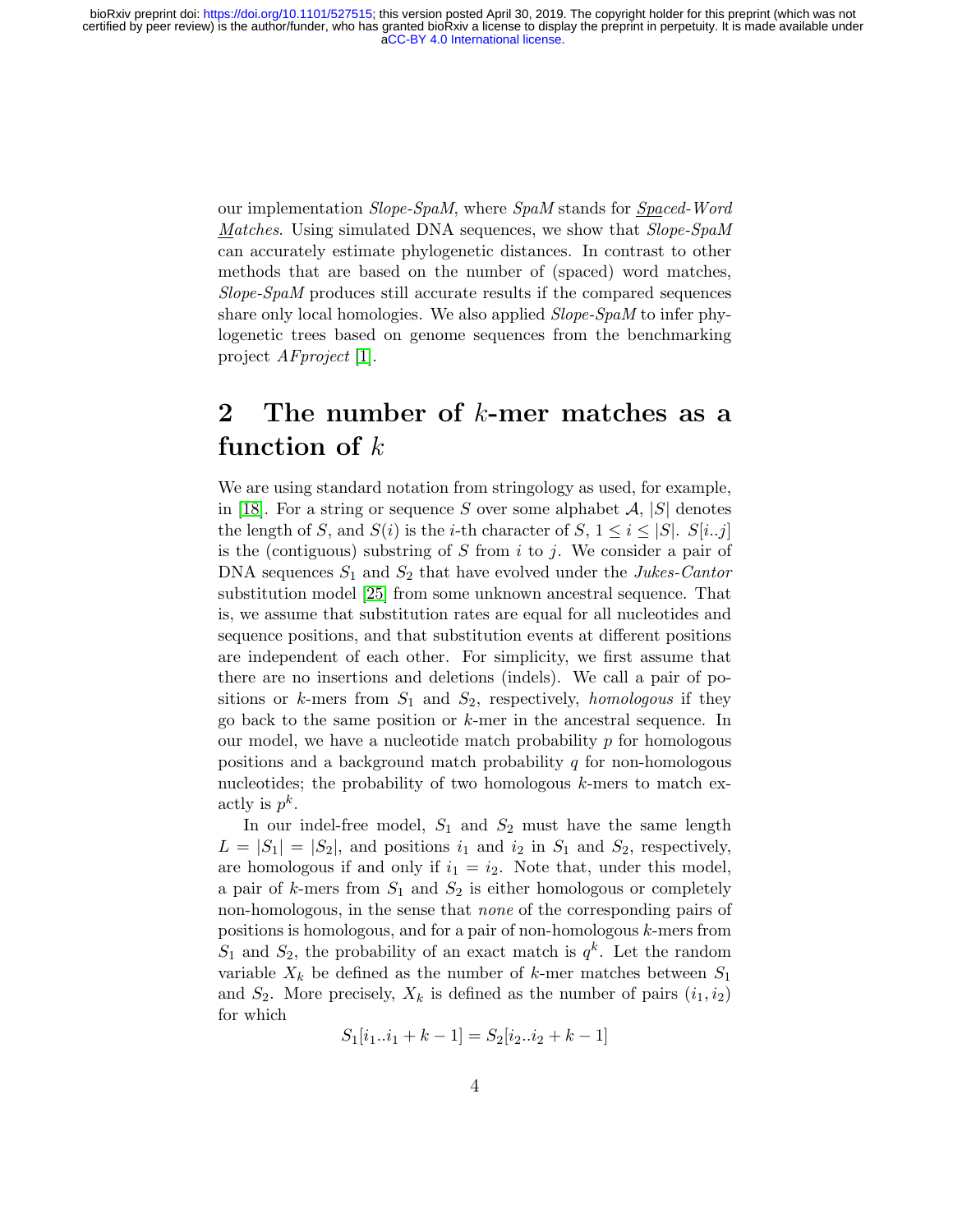holds. There are  $(L-k+1)$  possible homologous and  $(L-k+1) \cdot (L-k)$ possible background k-mer matches, so the expected total number of k-mer matches is

<span id="page-4-0"></span>
$$
E(X_k) = (L - k + 1) \cdot p^k + (L - k + 1) \cdot (L - k) \cdot q^k \tag{1}
$$

In [\[37\]](#page-22-7), we used this expression directly to estimate the match probability p for two observed sequences using a moment-based approach, by replacing the expected number  $E(X_k)$  by the empirical number  $N_k$ of word matches or spaced-word matches, respectively. Although in equation [\(1\)](#page-4-0), an indel-free model is assumed, we could show in our previous paper, that this approach gives still reasonable estimates of p for sequences with insertions and deletions, as long as the sequences are globally related, i.e. as long as the insertions and deletions are small compared to the length of the sequences. It is clear, however, that this estimate will become inaccurate in the presence of large insertions and deletions, *i.e.* if sequences are only locally related.

Herein, we propose a different approach to estimate evolutionary distances from the number  $N_k$  of k-mer matches, by considering the decay of  $N_k$  if k increases. For simplicity, we first consider an indel-free model as above. From equation [\(1\)](#page-4-0), we obtain

<span id="page-4-1"></span>
$$
\ln p \cdot k + \ln(L - k + 1) = \ln \left( E(X_k) - (L - k + 1) \cdot (L - k) \cdot q^k \right) \tag{2}
$$

which – for a suitable range of  $k$  – is an approximately affine-linear function of k with slope  $\ln p$ . Substituting the expected value  $E(X_k)$ in the right-hand side of [\(2\)](#page-4-1) with the corresponding empirical number  $N_k$  of k-mer matches for two observed sequences, we define

$$
F(k) = \ln\left(N_k - (L - k + 1) \cdot (L - k) \cdot q^k\right)
$$

In principle, we can now estimate p as the exponential of the slope of  $F$ . Note that, in practice, we will have to restrict ourselves to a certain range of k. If k is too small,  $N_k$  will be dominated by background word matches, if  $k$  is too large, no word matches will be found at all.

If we want there to be at least as many homologous as background word matches, we have to require  $N \cdot p^k \ge N^2 \cdot q^k$ . We therefore obtain a lower bound for k as

$$
\frac{\ln N}{\ln \frac{p}{q}} \leq k
$$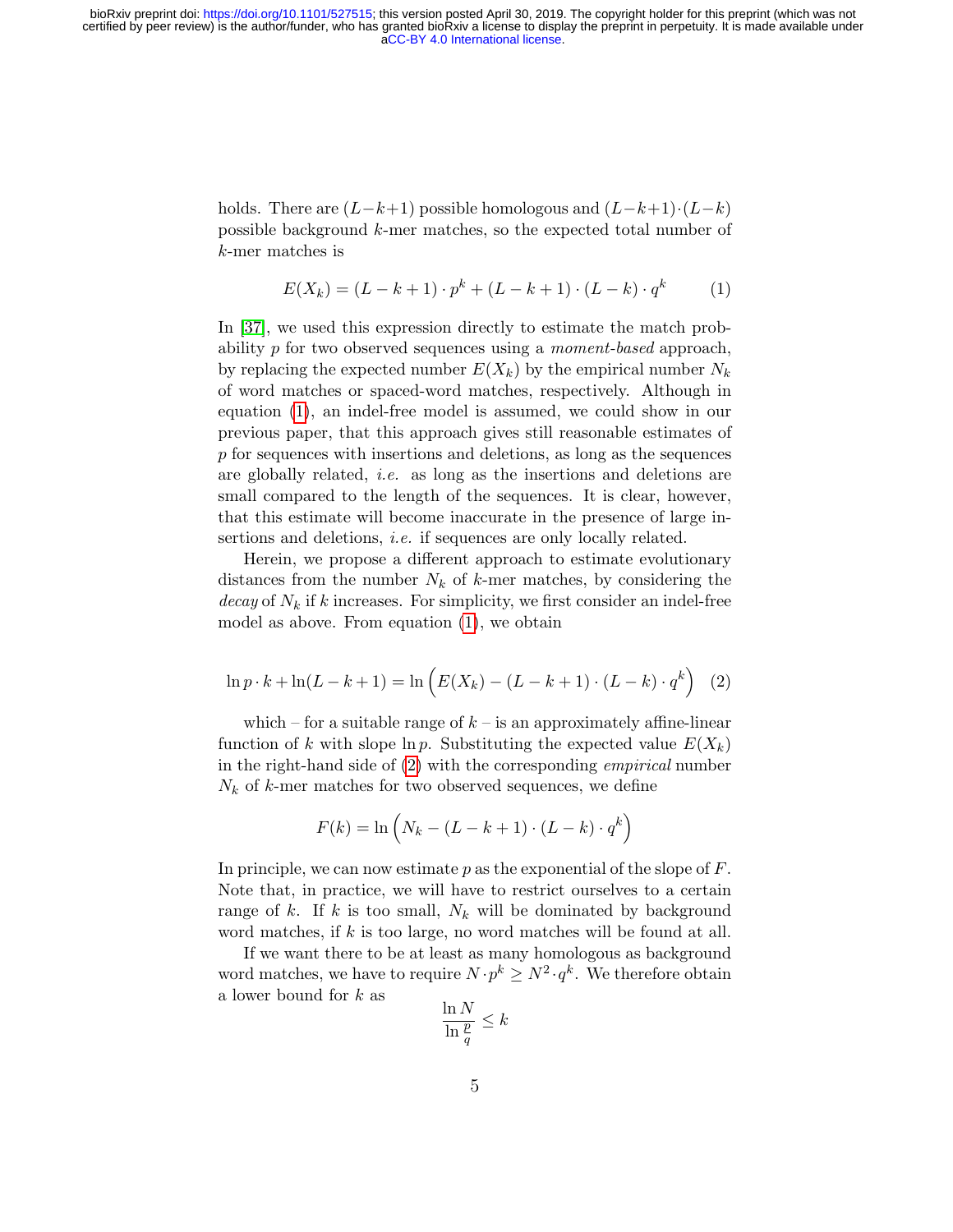If, on the other hand, we want to have at least one expected word match, we have  $N \cdot p^k \geq 1$ , so k would be upper-bounded by

$$
k \leq -\frac{\ln N}{\ln p}
$$

Therfore, if we want to have a range of length  $K$  between the lower and the upper bound for  $k$ , we must have

$$
\frac{\ln N}{\ln \frac{p}{q}} + \frac{\ln N}{\ln p} \le -K
$$

It follows that the match probability  $p$  must be large enough for our approach to work. As an example, with  $q = 1/4$  and a range of, say,  $K = 15$ , we would need  $p > 0.52$ , corresponding to a *Jukes-Cantor* distance of 0.53 substitutions per position.

The above considerations can be generalized to a model of DNA evolution with insertions and deletions. Let us consider two DNA sequences  $S_1$  and  $S_2$  of different lengths  $L_1$  and  $L_2$ , respectively, that have evolved from a common ancestor under the *Jukes-Cantor* model, this time with insertions and deletions. Note that, unlike with the indel-free model, it is now possible that a  $k$ -mer match involves homologous as well as background nucleotide matches. Instead of deriving exact equations like [\(1\)](#page-4-0) and [\(2\)](#page-4-1), we therefore make some simplifications and approximations.

We can decompose  $S_1$  and  $S_2$  into indel-free pairs of 'homologous' substrings that are separated by non-homologous segments of the sequences. Let  $L_H$  be the total length of the homologous substring pairs in each sequence. As above, we define the random variable  $X_k$ as the number of  $k$ -mer matches between the two sequences, and  $p$ and  $q$  are, again, the homologous and background nucleotide match probabilities. We then use

<span id="page-5-1"></span><span id="page-5-0"></span>
$$
E(X_k) \approx L_H \cdot p^k + L_1 \cdot L_2 \cdot q^k \tag{3}
$$

as a rough approximation, and we obtain

$$
\ln p \cdot k + \ln L_H \approx \ln \left( E(X_k) - L_1 \cdot L_2 \cdot q^k \right) \tag{4}
$$

Similar as in the indel-free case, we define

<span id="page-5-2"></span>
$$
F(k) = \ln\left(N_k - L_1 \cdot L_2 \cdot q^k\right) \tag{5}
$$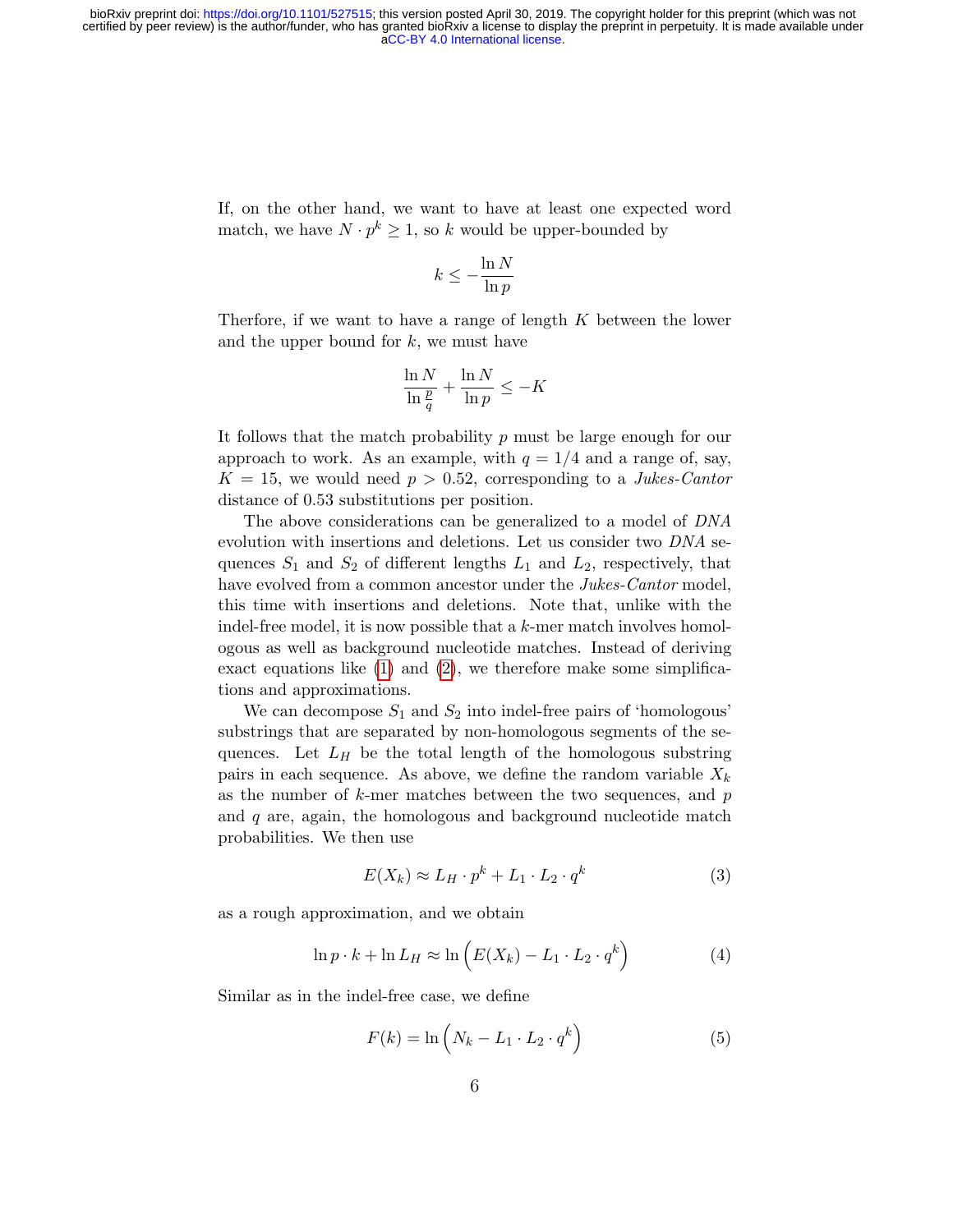$$
\begin{array}{cccccccccccccc} S_1: & & T & T & A & T & G & A & C & C & A & C & T & C \\ S_2: & A & C & T & A & C & G & A & T & C & G & A \\ P: & & & 1 & 1 & 0 & 0 & 1 & 0 & 1 \end{array}
$$

<span id="page-6-0"></span>Figure 1: Spaced-word match between two DNA sequences  $S_1$  and  $S_2$  at  $(2,3)$  with respect to a pattern  $P = 1100101$  representing match positions ('1') and don't-care positions ('0'). The same spaced word  $TA \times A \times C$ occurs at position 2 in  $S_1$  and at position 3 in  $S_2$ .

where  $N_k$  is, again, the empirical number of k-mer matches. As above, we can estimate  $p$  as the exponential of the slope of  $F$ . Note that this estimation can still be applied if  $L_H$  is small compared to  $L_2$  and  $L_2$ , since  $L_H$  appears only in an additive constant on the left-hand side of [\(4\)](#page-5-0). Thus, while the absolute values  $F(k)$  do depend on the extent  $L_H$ of the homology between  $S_1$  and  $S_2$ , the slope of F only depends on  $p, q, L_1$  and  $L_2$ , but not on  $L_H$ .

#### 3 The number of spaced-word matches

In many fields of biological sequence analysis, k-mers and k-mer matches have been replaced by *spaced words* or *spaced-word matches*, respectively. Let us consider a fixed word P over  $\{0,1\}$  representing match *positions* ('1') and *don't-care* positions ('0'). We call such a word a pattern; the number of match positions in P is called its weight. In most applications, the first and the last symbol of a pattern  $P$  are assumed to be match positions. A *spaced word* with respect to  $P$  is defined as a string W over the alphabet  $\{A, C, G, T, *\}$  of the same length as P with  $W(i) = *$  if and only if  $P(i) = 0$ , i.e. if and only if i is a don't-care position of P. Here, '\*' is interpreted as a wildcard symbol. We say that a spaced word  $W$  w.r.t  $P$  occurs in a sequence  $S$ at some position i if  $W(m) = S(i + m - 1)$  for all match positions m of P.

We say that there is a *spaced-word match* between sequences  $S_1$ and  $S_2$  at  $(i, j)$  if the same spaced word occurs at position i in  $S_1$ and at position  $j$  in  $S_2$ , see Fig. [1](#page-6-0) for an example. A spaced-word match can therefore be seen as a gap-free alignment of length  $|P|$  with matching characters at the match positions and possible mismatches a the don't-care positions. Spaced-word matches or spaced seeds have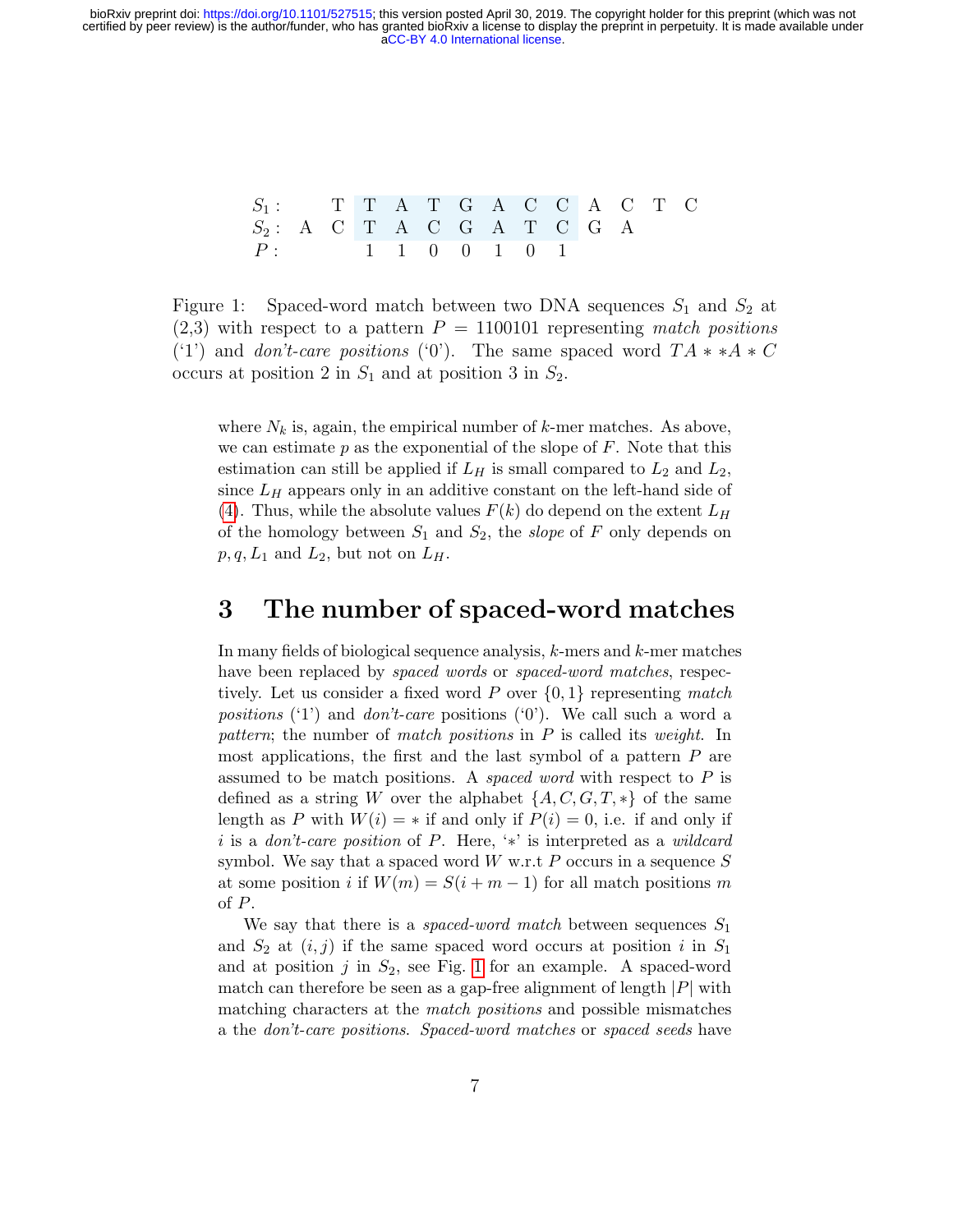been introduced in database searching as an alternative to exact k-mer matches [\[9,](#page-19-8) [35,](#page-22-8) [32\]](#page-22-9). The main advantage of spaced words compared to contiguous k-mers is the fact that results based on spaced words are statistically more stable than results based on  $k$ -mers [\[24,](#page-21-10) [13,](#page-20-5) [11,](#page-20-3) [10,](#page-20-6) [37,](#page-22-7) [39\]](#page-22-10).

Quite obviously, approximations [\(3\)](#page-5-1) and [\(4\)](#page-5-0) remain valid if we define  $X_k$  to be the number of spaced-word matches for a given pattern P of weight k, and we can generalize the definition of  $F(k)$  accordingly: if we consider a maximum pattern weight  $k_{\text{max}}$  and a given set of patterns  $\{P_k, 1 \leq k \leq k_{\text{max}}\}$  where k is the weight of pattern  $P_k$ , then we can define  $N_k$  as the empirical number of spaced-word matches with respect to pattern  $P_k$  between two observed DNA sequences.  $F(k)$  can then be defined exactly as in [\(5\)](#page-5-2), and we can estimate the nucleotide match probability  $p$  as the exponential of the slope of  $F$ .

### <span id="page-7-0"></span>4 Implementation

It is well known that the set of all  $k$ -mer matches between two sequences can be calculated efficiently by lexicographically sorting the list of all k-mers from both sequences, such that identical k-mers appear as contiguous blocks in this list. Note that, to find k-mer matches for all  $k \leq k_{\text{max}}$ , it is sufficient to sort the list of  $k_{\text{max}}$ -mers since this sorted list also contains the sorted lists of k-mers for  $k < k_{\text{max}}$ .

This standard procedure can be directly generalized to spacedword matches. In order to calculate the numbers  $N_k$  efficiently, we start by generating a suitable set of patterns  $\{P_k, 1 \leq k \leq k_{\text{max}}\}.$ We first specify a pattern  $P = P_{k_{\text{max}}}$  of weight  $k_{\text{max}}$ , for example by using the tool *rasbhari* [\[19\]](#page-20-7). As usual, we require the first and the last position of P to be match positions, i.e. we have  $P(1) = P(k_{\text{max}}) = 1$ . Let  $\ell_k$  be the k-th match position in the pattern P. We then define the k-th pattern as

$$
P_k = P[1..\ell_k]
$$

In other words, for  $k < k_{\text{max}}$ , the pattern  $P_k$  is obtained by cutting off P after the k-th match position, so each pattern  $P_k$  has a weight of k. To find all spaced-word matches with respect to all patterns  $P_k, 1 \leq i \leq k_{\text{max}}$ , it suffices to lexicographically sort the set of spaced words with respect to  $P$  in  $S_1$  and  $S_2$ .

To estimate the slope of F, one has to take into account that the values  $F(k)$  are statistically stable only for a certain range of k. If k is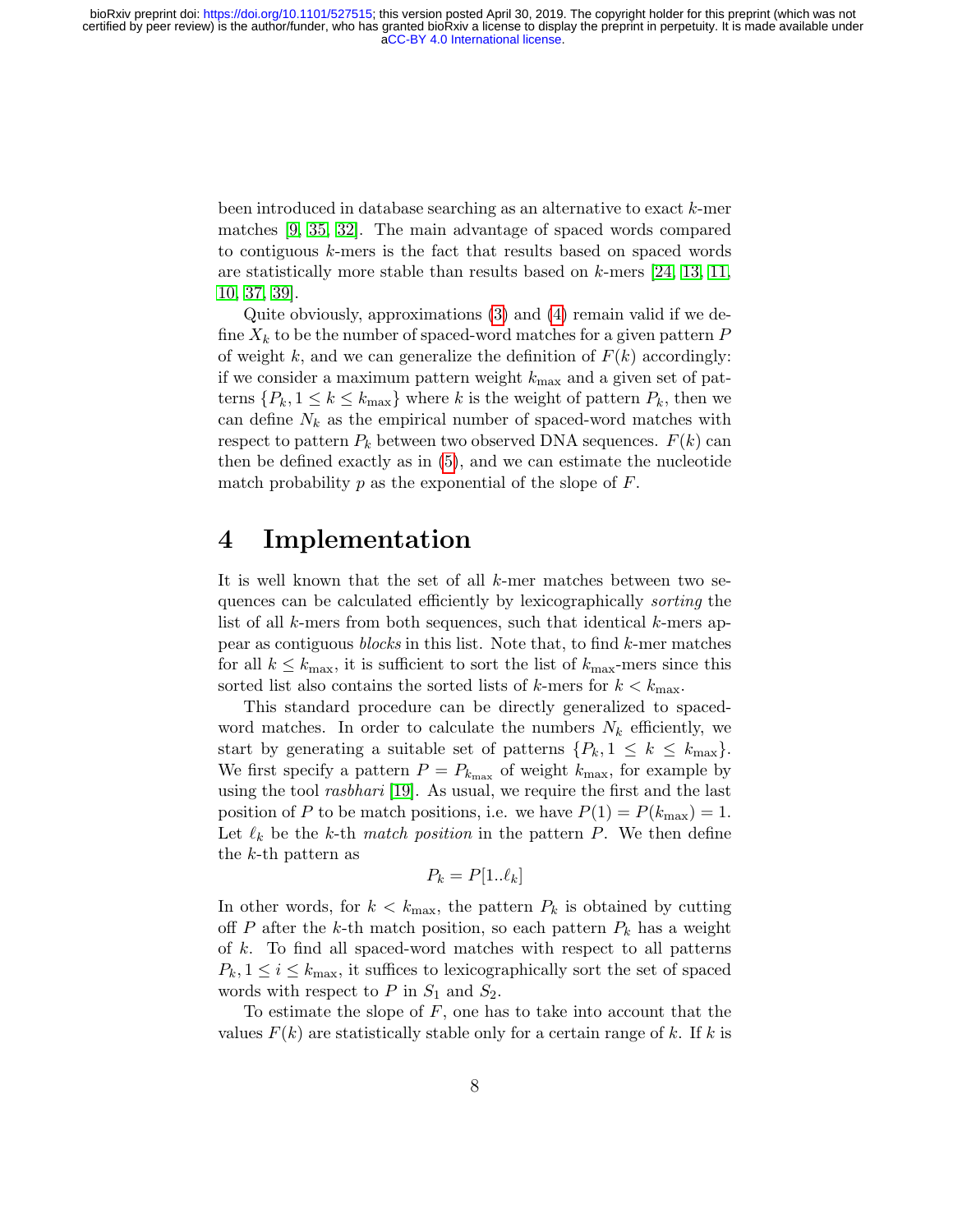too small,  $N_k$  and  $F(k)$  are dominated by the number of background (spaced) word matches. If  $k$  is too large, on the other hand, the number of homologous (spaced) word matches becomes small, and for  $N_k < L_1 \cdot L_2 \cdot q^k$ , the value  $F(k)$  is not even defined. For two input sequences, we therefore need to identify a range  $k_1, \ldots, k_2$  in which F is approximately affine linear. To this end, we consider the differences

$$
\delta_k = (F(k) - F(k-1))
$$

and we choose a maximal range  $k_1 \ldots k_2$  where the difference  $|\delta_k-\delta_{k-1}|$ is smaller than some threshold T for all k with  $k_1 < k \leq k_2$ . In our implementation, we used a value of  $T = 0.2$ . We then estimate the slope of F as the *average* value of  $\delta_k$  in this range, so we estimate the match probability as

<span id="page-8-0"></span>
$$
\hat{p} = \exp\left(\frac{F(k_2) - F(k_1)}{k_2 - k_1}\right) \tag{6}
$$

Finally, we apply the usual Jukes-Cantor correction to estimate the Jukes-Cantor distance between the sequences, e.g. the number of substitutions per position that have occurred since they diverged from their last common ancestor. Examples are given in Fig. [2,](#page-10-0) [3](#page-11-0) and [4.](#page-12-0)

## 5 Test results

#### 5.1 Distances calculated from simulated DNA sequences

We first simulated pairs of *DNA* sequences of length  $L = 10,000$  without indels, and with different phylogenetic distances. As a first example, we generated a pair of sequences with a Jukes-Cantor distance of 0.2, i.e with 0.2 substitutions per position. According to the *Jukes*-Cantor correction formula, this corresponds to a match probability of  $p = 0.82$ . In Fig. [2](#page-10-0) (top),  $F(k)$  is plotted against k for these sequences based on exact k-mer matches; the difference  $F(k)-F(k-1)$  is stable for  $k_1 = 5 < k \leq k_2 = 20$ . With equation [\(6\)](#page-8-0), we therefore estimate the slope of F from the numbers  $N_k$  of k-mer matches as

$$
\frac{F(k_2) - F(k_1)}{k_2 - k_1} = \frac{5.24 - 8.12}{20 - 5} = -0.19
$$

This way, we obtain an estimated match probability of  $\hat{p} = e^{-0.19}$ 0.827 which is rather close to the correct value  $p = 0.82$ . A similar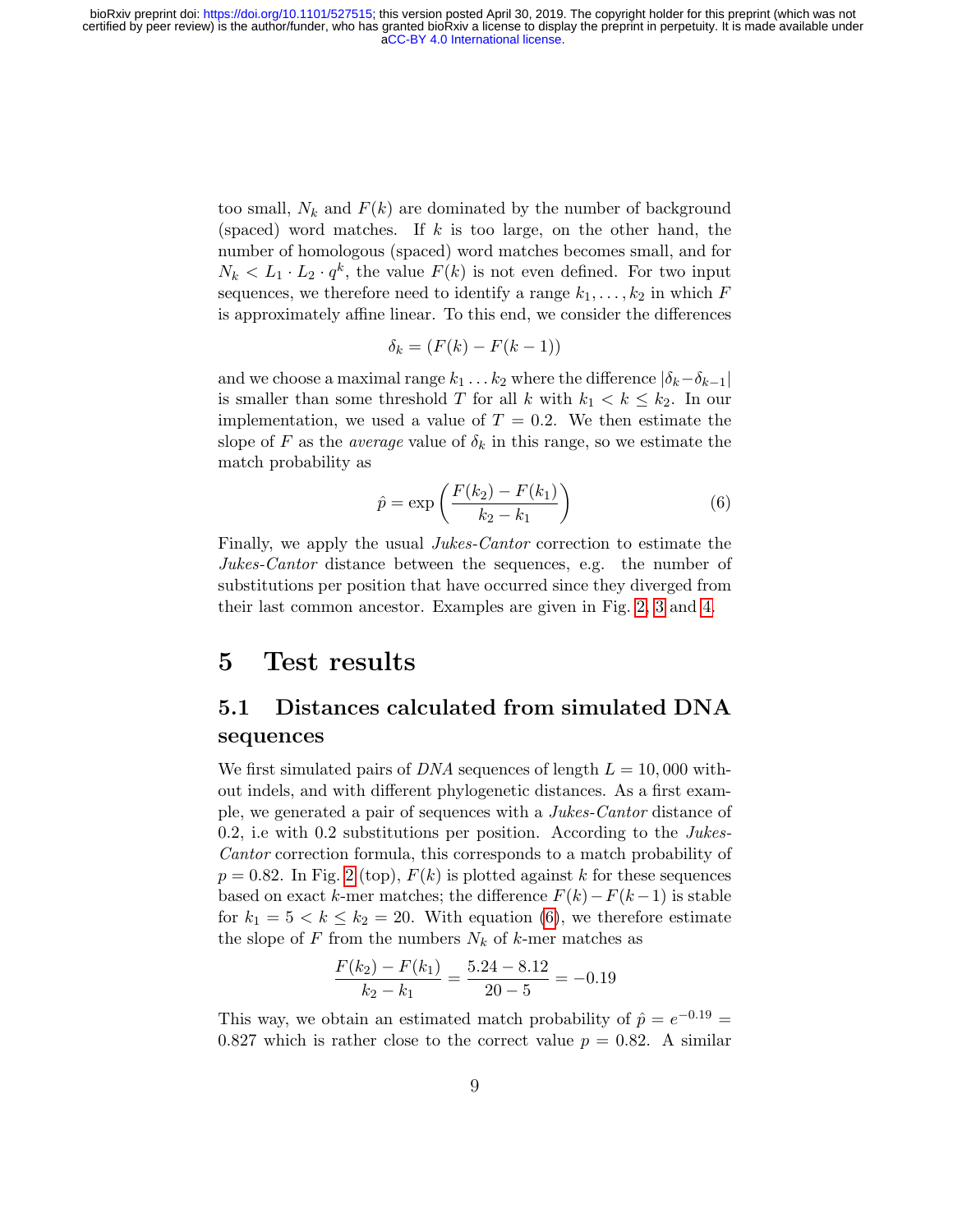value was obtained when we used spaced-word matches instead of contiguous  $k$ -mer matches (Fig. [2,](#page-10-0) bottom). Results for indel-free sequences of the same length, with a *Jukes-Cantor* distance of 0.5 are shown in Fig. [3.](#page-11-0) Here, the slope of  $F$  was 0.449 when  $k$ -mer matches were used an 0.446 with spaced-word matches, leading to an estimated match probability of  $\hat{p} = 0.638$  which corresponds to a *Jukes-Cantor* distance of 0.494, again very close to the true value.

Fig. [4](#page-12-0) shows the corresponding results for a pair of simulated sequences with insertions and deletions and with only local sequence homology. In a region of length  $L_H = 10,000$ , the sequences are homologous to each other, with a *Jukes-Cantor* distance of 0.2 substitutions per position, as in our first example (Fig.  $2$ ) – but this time, we included 20 insertions and deletions of length 50 each at random positions. In addition, the homology region was flanked on both sides and in both sequences by non-related random sequences of length 10,000 each. So both sequences had a length of around 30,000 where one third of the sequences were homologous to each other. Here, Slope-SpaM estimated a nucleotide match frequency of  $\hat{p} = 0.838$  corresponding to a Jukes-Cantor distance of 0.18, somewhat smaller than the true value of 0.2.

For a more systematic evaluation, we simulated pairs of DNA sequences with Jukes-Cantor distances d between 0.05 and 1.0. For each value of d, we generated 20,000 sequence pairs of length  $10,000$  each and with distance d, and we estimated the distances with Slope-SpaM. In Fig. [5,](#page-13-0) the average estimated distances are plotted against the real distances. Our estimates are fairly accurate for distances up to around 0.5 substitutions per site, but become statistically less stable for larger distances.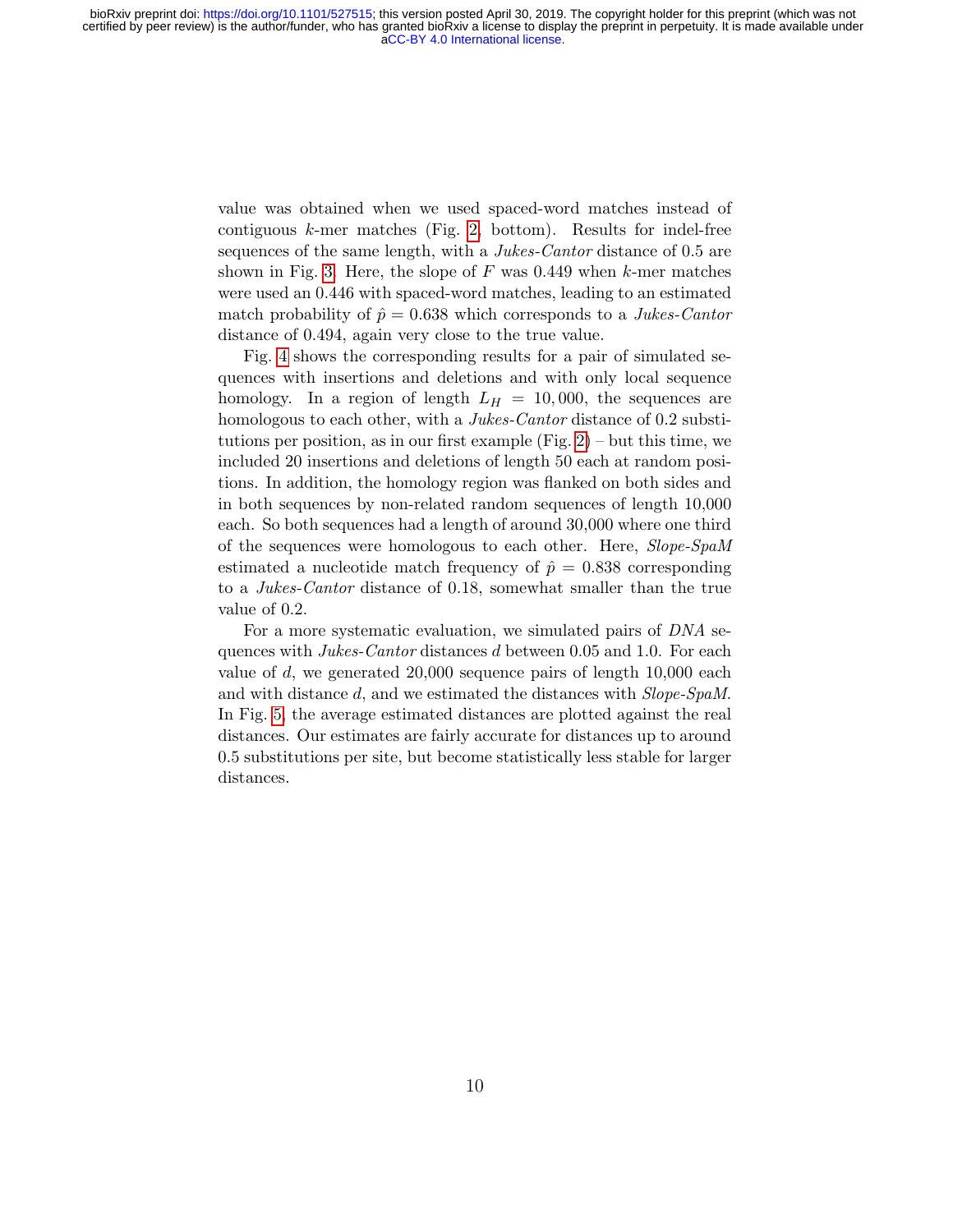

<span id="page-10-0"></span>Figure 2: Test runs on simulated indel-free  $DNA$  sequences of length  $L =$ 10,000, with a Jukes-Cantor distance of 0.2. Top:  $F(k) = \ln (N_k - L^2 \cdot q^k)$ plotted against k, where  $N_k$  is the number of k-mer matches. Bottom: for  $P_{20} = 11001110111001110111000101011011$ , patterns  $P_k$  were generated for  $k = 1, \ldots, 19$  as explained in section [4.](#page-7-0)  $F(k)$  is plotted against k, based on the number  $N_k$  of spaced-word matches with respect to  $P_k$ . In both cases,  $\delta_k = F(k) - F(k-1)$  is stable for  $k_1 = 5 < k \le k_2 = 20$  (red dots).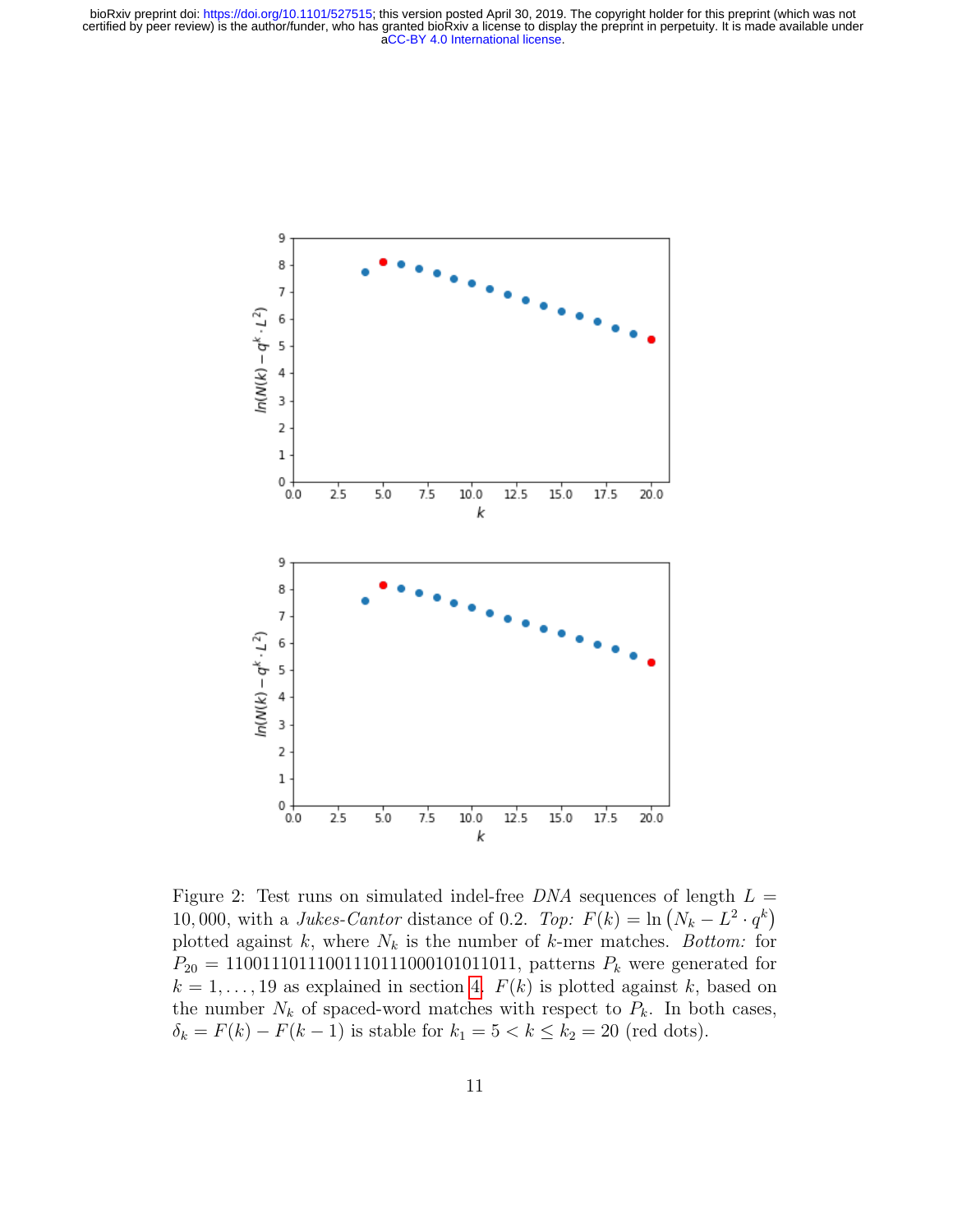

<span id="page-11-0"></span>Figure 3:  $F(k)$  plotted against k as in Fig. [2](#page-10-0) and for simulated indel-free DNA sequences of length  $L = 10,000$  with a *Jukes-Cantor* distance of 0.5 for contiguous k-mers (top) and for spaced-word matches (bottom).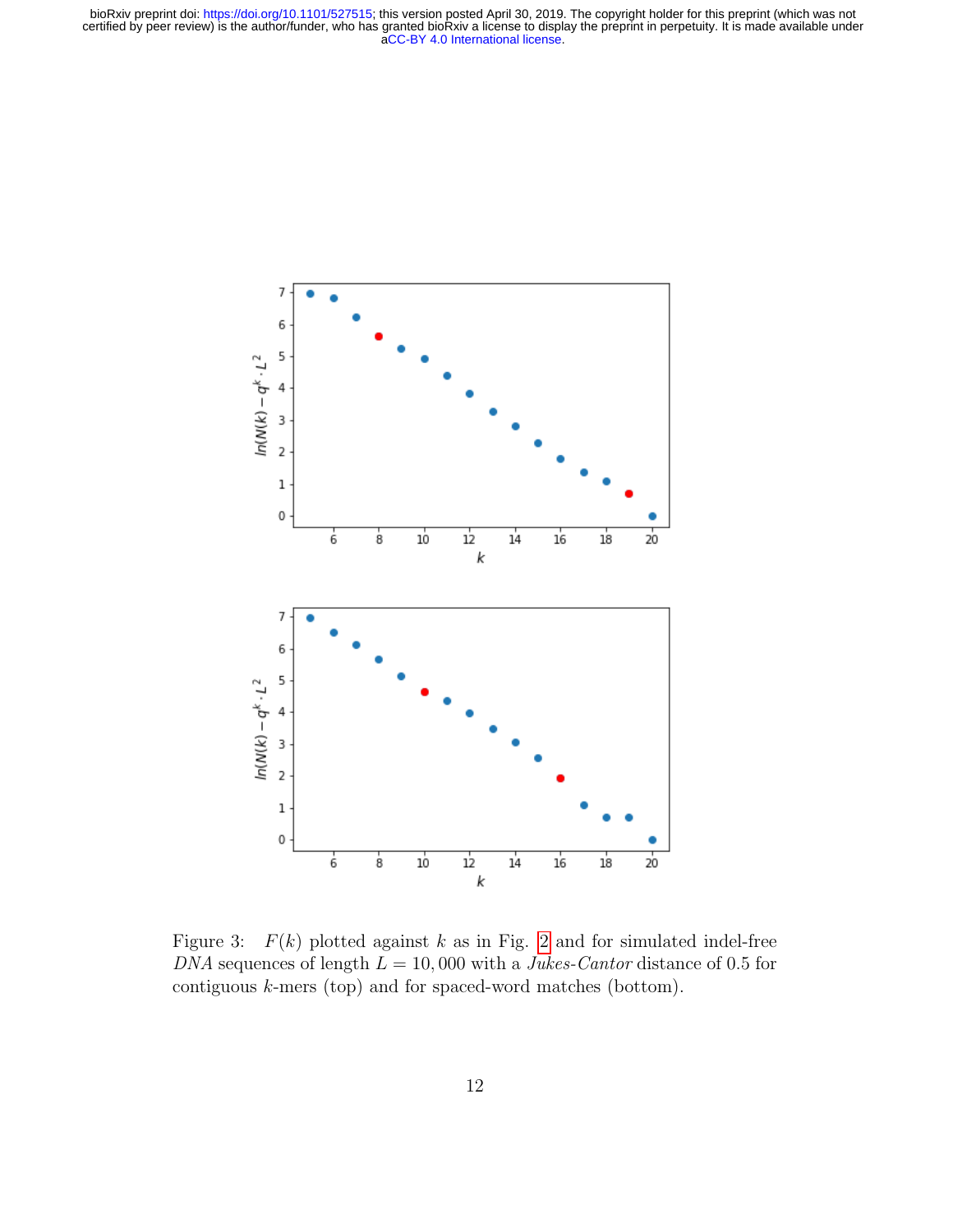

<span id="page-12-0"></span>Figure 4:  $F(k)$  plotted against k as in Fig. [2](#page-10-0) and [3,](#page-11-0) for simulated indel-free DNA sequences of length  $L = 30,000$ . In a region of length  $L_H = 10,000$ , the two sequences are related to each other with a *Jukes-Cantor* distance of 0.2; this region contains around 20 indels at random positions. The 'homologous' region is flanked on both sides and in both sequences by unrelated random sequences of length 10,000 each.  $F(k)$  is plotted for contiguous k-mers (top) and for spaced-word matches (bottom).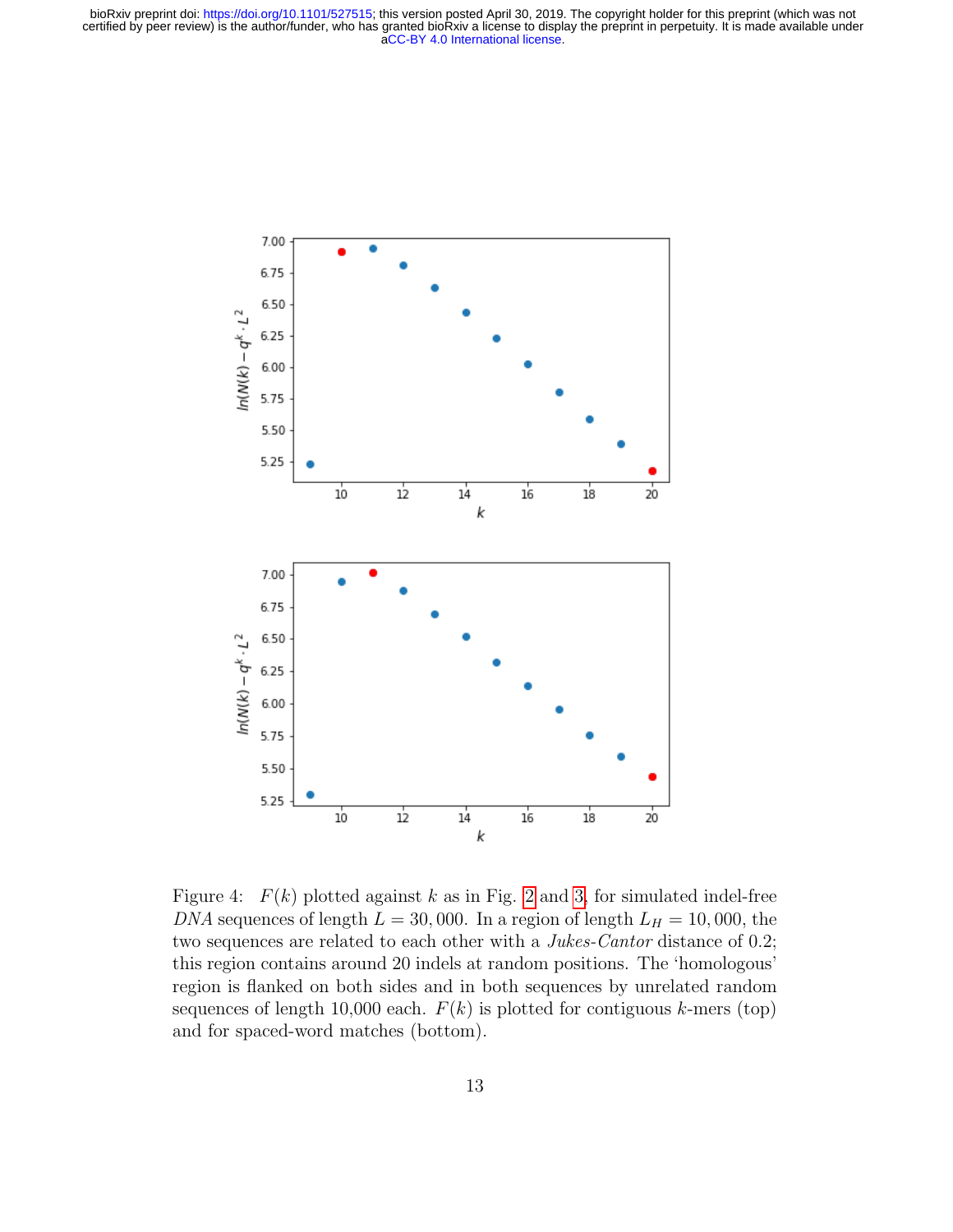

<span id="page-13-0"></span>Figure 5: For Jukes-Cantor distances d between 0.05 and 1.0, we generated pairs of simulated DNA sequences of length  $L = 10,000$ ; for each value of  $d$ , 20,000 sequences pairs with a distance of  $d$  were generated. For each pair, we estimated the distance d with Slope-SpaM, using exact k-mers (top) and spaced-word matches (bottom). Average estimated distances are plotted against the real distances; standard deviations are shown as error bars.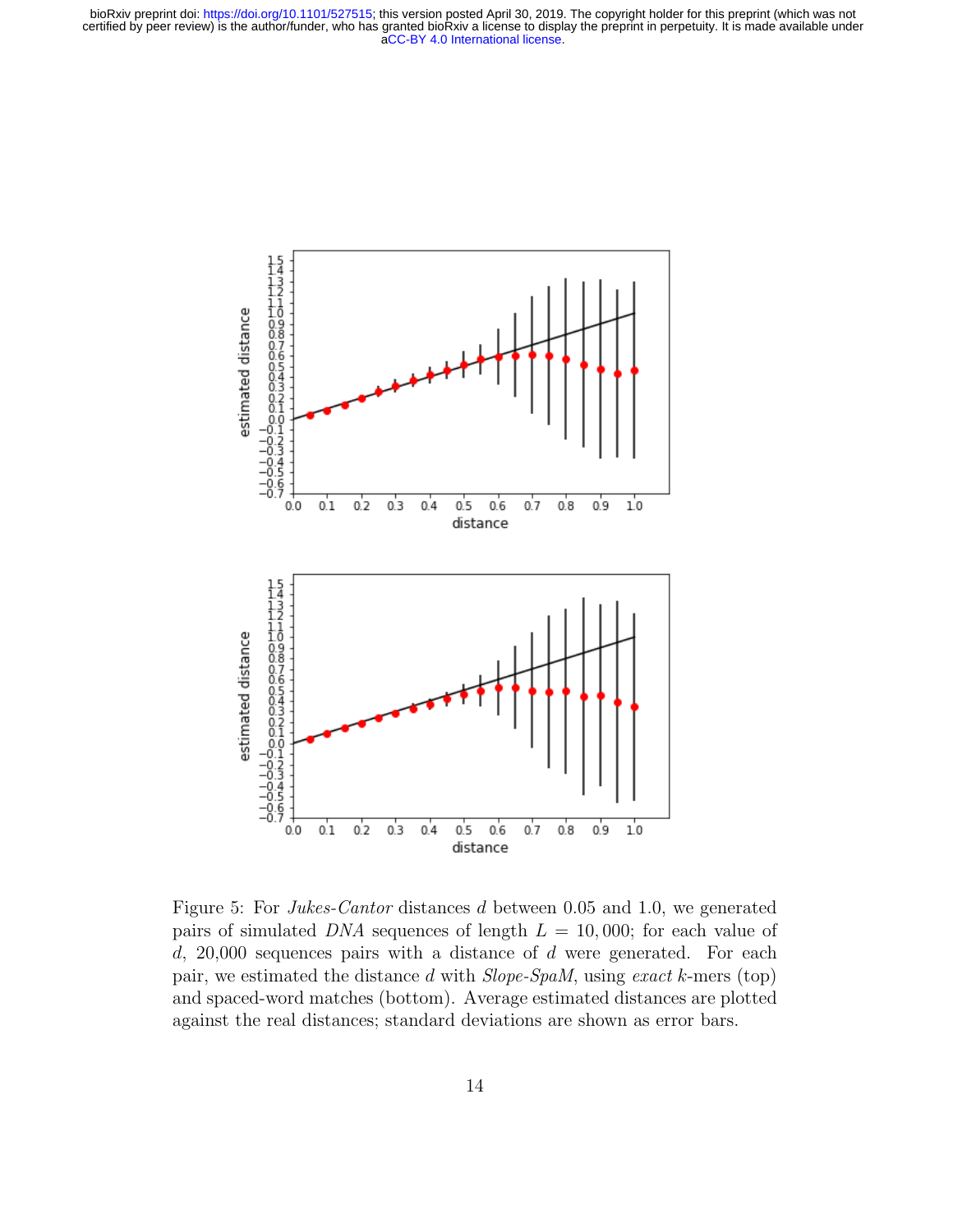#### 5.2 Distance estimation for sequences with local homologies

As shown theoretically in Section [2,](#page-3-0) our distance estimator should still work if two sequences share only local regions of homology, in contrast to previous approaches that also estimate distances from the number of word or spaced-word matches. To verify this empirically, we generated semi-artificial sequences consisting of local homologies, concatenated with non-homologous sequence regions of varying length. We then estimated phylogenetic distances between these sequences with Slope-SpaM, as well as with Mash and Spaced, two other alignment-free methods that are also based on the number of word matches. To see how these tools are affected by the presence of non-homologous sequence regions, we compared the distance values estimated from the semi-artificial sequences to the distances obtained from the original sequences.

To generate these sequence sets, we started with a set of 19 homologous gene sequences from different strains of the bacterium Wolbachia, taken from Gerth *et al.* [\[17\]](#page-20-8); the length of these sequences varied between 165kb and 175kb. We then generated 9 additional data sets by concatenating these gene sequences with unrelated *i.i.d.* random sequences of varying length. Here, the proportion of the original homologous sequences within the concatenated sequences was 1.0 in the first set – the original sequences –,  $0.9$  in the second set,  $0.8$ , in the third set,  $\dots$ , and 0.1 in the tenth set. Within each of these 10 sequence sets, we estimated all  $\binom{19}{2}$  $2^{(9)} = 171$  pairwise distances, and we calculated the ratio between each estimated distance value and the distance estimated the respective original sequence pair. For each data set – *i.e.* for each proportion of non-homologous random sequences –, we then took the average ratio between the distance of the semi-artificial and the original sequences.

The results of these test runs are plotted Fig. [6.](#page-15-0) As can be seen, distances calculated with *Mash* are heavily affected by including random sequences to the original homologous sequences. For the tenth data set, where the homologous gene sequences are only 10% of the sequences and 90% are unrelated random sequences, the distances calculated by Mash are, on average, 40 times higher than for the original gene sequences that are homologous over their entire length. Spaced is also affected if non-related random sequences are added, though to a lesser extent. Still, distances calculated by Spaced for the tenth data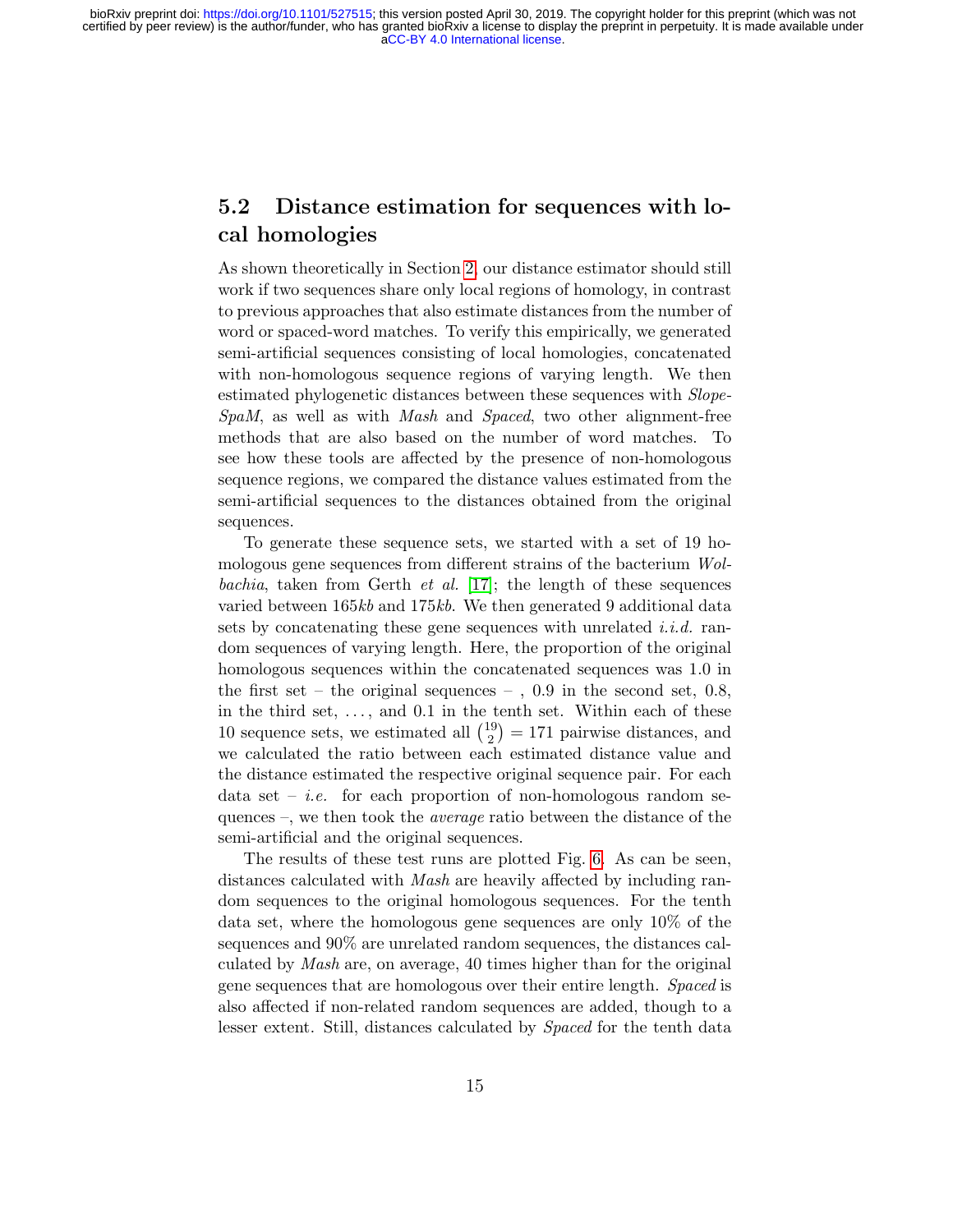

<span id="page-15-0"></span>Figure 6: Comparison of distances estimated between homologous gene sequences and between *semi-artificial* sequences, obtained from the same homologous sequences by adding non-related random sequences of increasing length. The x-axis is the *fraction* of the homologous sequences within the semi-artificial sequences, the  $y$ -axis is the *ratio* between the distance estimated from the semi-artificial sequences and the distances estimated from the original gene sequences, see the main text for more details. Distances were estimated with three different alignment-free programs.

set are 1.7 times larger than the distances estimated for the original sequences. By contrast, Slope-SpaM was hardly affected at all by the presence of non-homologous random sequences.

#### 5.3 Phylogenetic tree reconstruction

In addition to the above artificial and semi-artificial sequence pairs, we used sets of real genome sequences with known reference phylogenies from the AFproject web page [\[1\]](#page-19-7) as benchmark data for phylogeny reconstruction. AFproject is a collaboration to systematically benchmark and evaluate software tools for alignment-free sequence comparison in different application scenarios [\[55\]](#page-24-3). The web page of the project provides a variety benchmark sequence sets, and the results of alignment-free methods on these sequences can be uploaded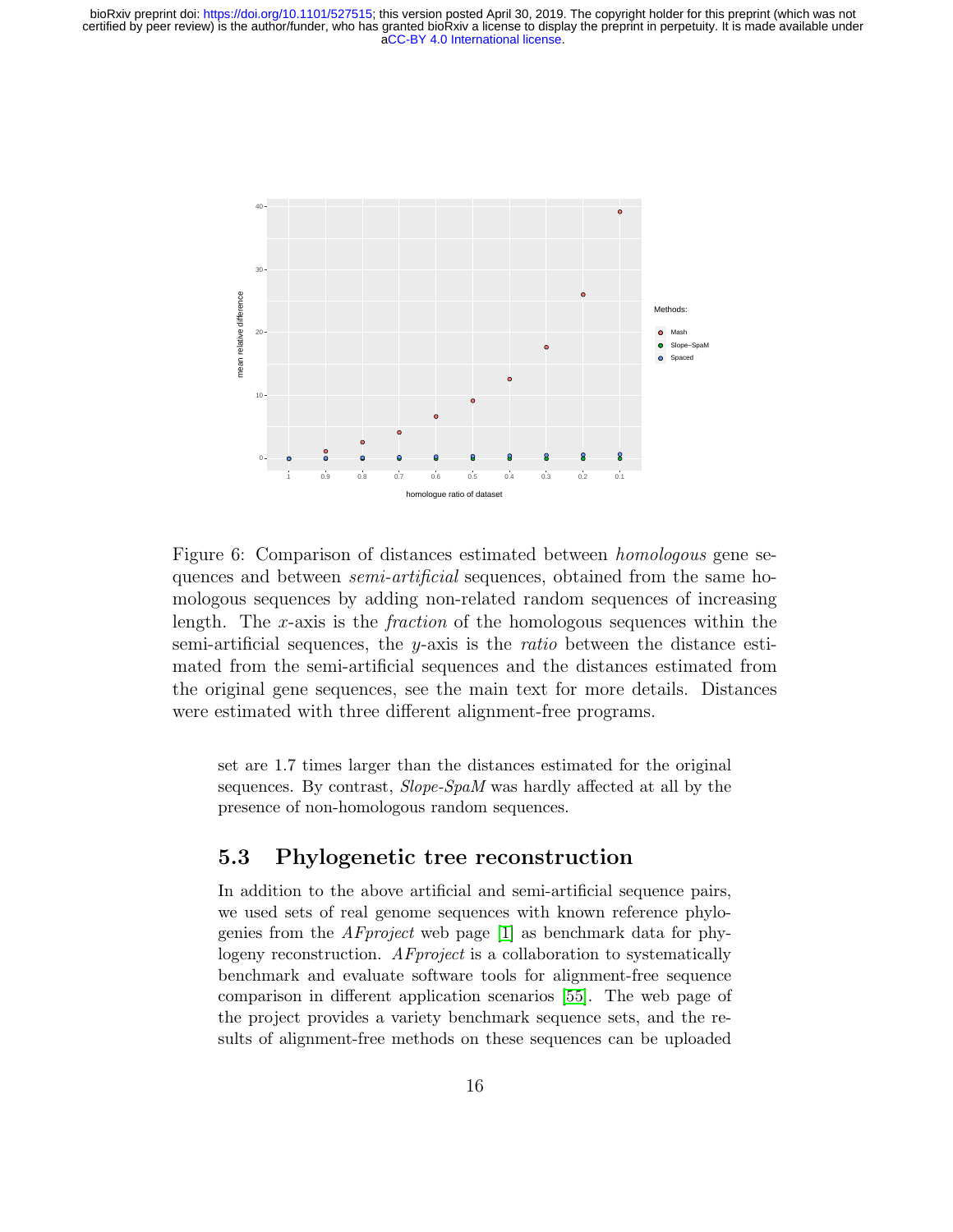to the server. Their quality is calculated and can be compared to a large number of other alignment-free methods, among them the stateof-the-art methods.

To evaluate Slope-SpaM, we downloaded four sets of full-genome sequences that are available in the categories *genome-based phylogeny* and horizontal gene transfer, namely (1) a set of 29 E.coli/Shigella genomes [\[53\]](#page-24-1), (2) a set of 25 mitochondrial genomes from different fish species of the suborder Labroidei [\[16\]](#page-20-9), (3) another set of 27 E.coli/Shigella [\[48\]](#page-23-7) and (4) a set of 8 genomes of different strains of *Yersinia* [\[12\]](#page-20-10). Some of these data sets have been used previously by developers of alignment-free tools to benchmark their methods.

We ran *Slope-SpaM* on the four sets of genomes and uploaded the obtained distance matrices to the AFproject web server for evaluation. For these categories of benchmark data, the AFproject server calculates phylogenetic trees from the produced distance matrices using *Neighbor Joining* [\[45\]](#page-23-8). It then compares these trees to trusted reference trees of the respective data sets under the normalized Robinson-Foulds  $(nRF)$  metric. Here, the standard Robinson-Foulds  $(RF)$  distance [\[44\]](#page-23-9) that measures the dissimilarity between two tree topologies is divided by the maximal possible RF distance of two trees with the same number of leaves; the  $nRF$  distances can therefore take values between 0 and 1. On the *AF project* server, the benchmark results are then ranked in order of increasing nRF distance, i.e. in order of decreasing quality.

The results of our test runs were as follows: For the first set of E.coli genomes (29 genomes), the  $nRF$  distance of the obtained tree to the reference tree was 0.54, corresponding to rank 11 out of 18. For the fish mitochondrial genomes, the tree produced with the Slope- $SpaM$  distances had a nRF distance of 0.32 to the reference three, corresponding to rank 5 out of 10. For the second E.coli/Shigella data (27 genomes), the  $nRF$  distance between the *Slope-SpaM* tree and the reference tree was again 0.54, which was this time position 11 out of 16. For the set of 8 Yersinia genomes, the topology of the Slope-SpaM tree was identical with the reference tree topology, so the  $nRF$  distance was 0, corresponding to rank 1 out of 6.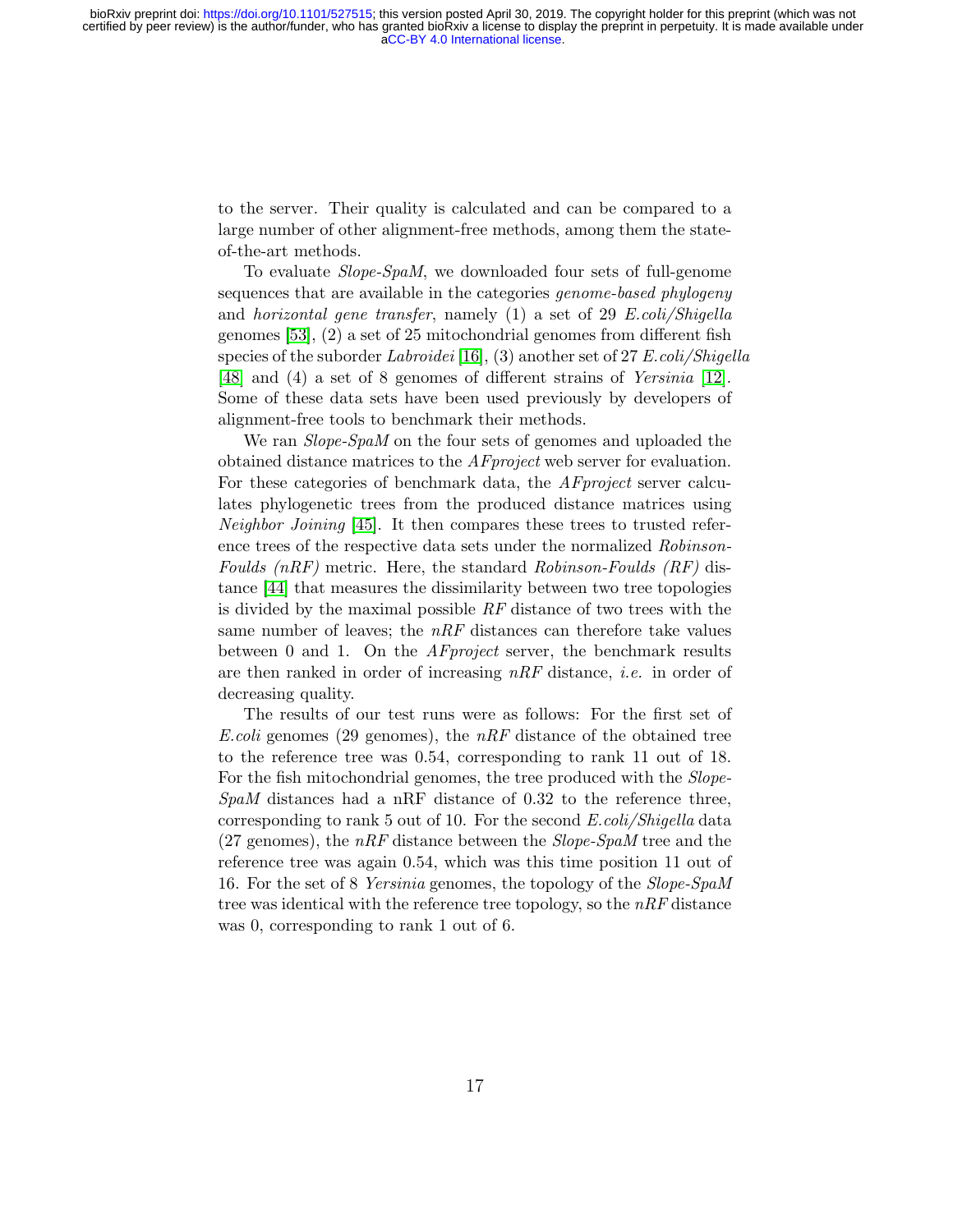## 6 Discussion

A number of alignment-free methods have been proposed in the literature to estimate the nucleotide match probability  $p$  for a pair of DNA sequences from the number  $N_k$  or  $D_2$  of k-mer matches for a fixed value of k. This can be done by setting  $N_k$  in relation to the total number of k-mers in the compared sequences [\[40\]](#page-22-0) or to the length of the sequences [\[36\]](#page-22-6). A certain draw-back of these approaches is that, in order to accurately estimate the match probability p, not only  $N_k$ and the sequence lengths (or total number of  $k$ -mers, respectively), but also the extent of the homology between the compared sequences must be known.

Indeed, if two sequences share only short, local homologies with each other, an observed number  $N_k$  of k-mer matches could indicate a high match probability  $p$  within those homologous regions – while the same value of  $N_k$  would correspond to a lower p if the homology would extend over the entire length of the sequences. Since it is, in general, not known which proportion of the input sequences is homologous to each other, the above methods assume, for simplicity, that the compared sequences are homologous over their entire length. Obviously, this assumption affects the accuracy of these approaches since, in reality, genome sequences often share only local homologies.

In the present paper, we introduced Slope-SpaM, another approach to estimate the match probability  $p$  between two DNA sequences – and thereby their Jukes-Cantor distance – from the number  $N_k$  of word matches; we generalized this approach to *spaced-word matches*, based on patterns with  $k$  match positions. The main difference between Slope-SpaM and previous methods is that, instead of using only one single word length or pattern weight k, our program calculates  $N_k$ , together with an expression  $F(k)$  that depends on  $N_k$ , for a whole range of values of  $k$ . The nucleotide match probability  $p$  in an alignment of the input sequences is then estimated from the slope of F. From the definition of  $F(k)$ , it is easy to see that the slope of F and our estimate of p depend on the values of  $N_k$ , but not on the extent of the homology between the compared sequences.

Test results on simulated sequences show that our distance estimates are accurate for distances up to around 0.5 substitutions per sequence position. Our experimental results also confirm that *Slope*-SpaM still produces accurate distance estimates if sequences contain only local regions of homology. In Fig. [2](#page-10-0) and Fig. [4,](#page-12-0) sequence pairs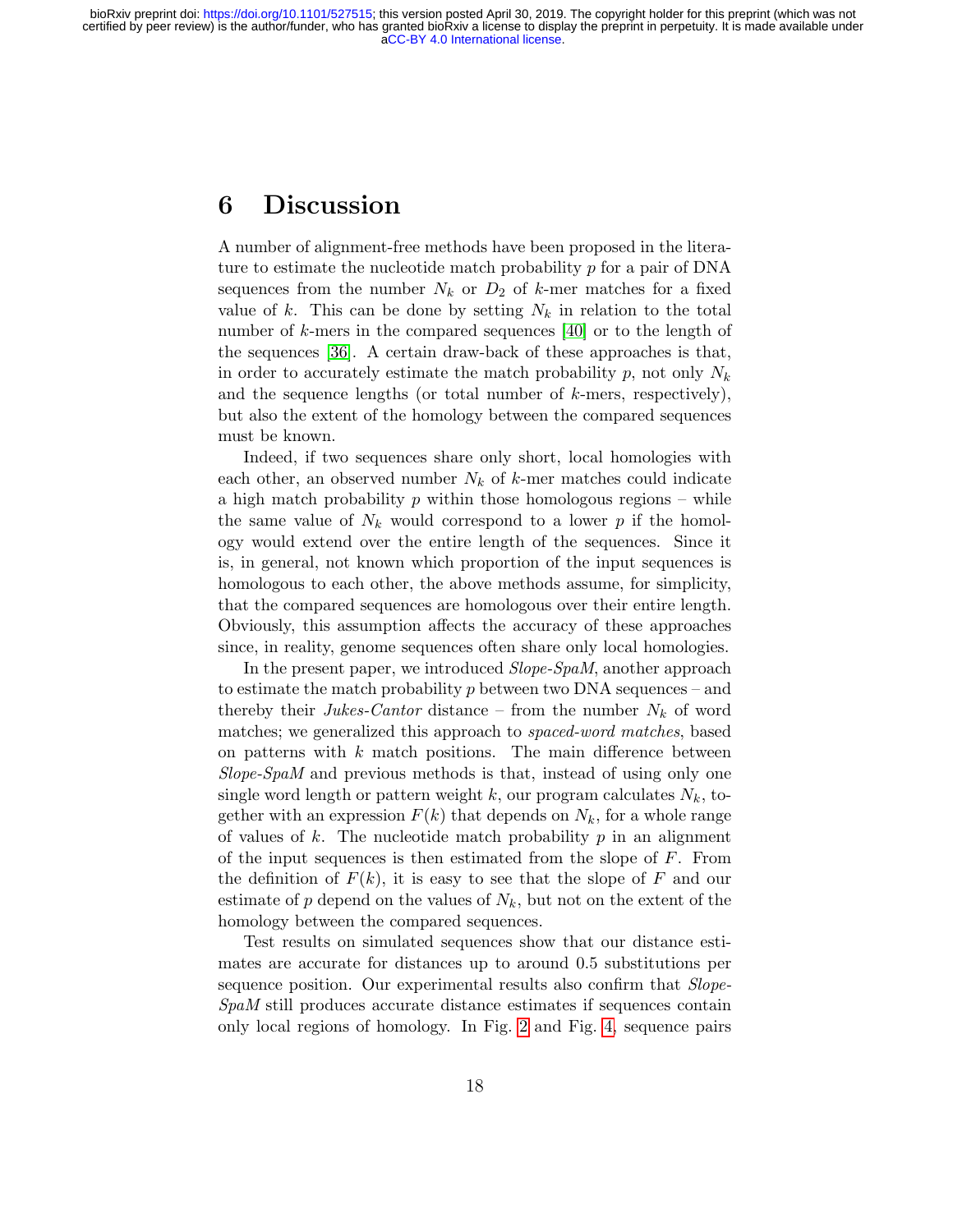with a *Jukes-Cantor* distance of 0.2 were used. While the sequences in Fig. [2](#page-10-0) are similar to each other over their entire length, in Fig. [4](#page-12-0) a local region of sequence 'homology' is embedded in non-related random sequences twice the length of the homology region. Nevertheless, the slope of the function  $F$  is almost the same in both figure, leading to similar estimates of the match probability  $p$ . In fact, with the values shown in Fig. [4](#page-12-0) (top), we would have obtained the same correct estimate for  $p$  that we obtained with the data from Fig. [2,](#page-10-0) if our program had chosen a minimum value  $k_1 = 11$  for the word length k, instead of  $k_1 = 10$ . Alternatively, a sufficiently large maximal value  $k_2$  would have led to a more accurate estimate of p.

On the real-world genomes, the performance of Slope-SpaM was in the medium range, compared to the other methods for which results are available on the AFproject server. On one real-world data set that is available on this server – a set of 14 plant genomes –,  $Slope-SpaM$  did dot produce distance values for all pairs of sequences, we therefore had to omit this set from the program evaluation. we expect that a better way of selecting the program parameters, in particular the range of word lengths (or pattern weights)  $k$  may further improve the accuracy of Slope-SpaM. Since the approach implemented in Slope-SpaM is novel and very different to existing alignment-free approaches, substantial improvements are possible by systematically analyzing the influence of the applied sequence parameters. Also, we used the Jukes-Cantor model, the simplest possible model for nucleotide substitutions. Using more sophisticated substitution models may also contribute to improve future versions of our program.

#### 6.1 Acknowledgements

We thank Fengzhu Sun for his useful comments on an earlier version of this manuscript, Andrzej Zielezinski and Wojchiech Karlowski for making the AFproject server available, Jendrik Schellhorn for the test runs for the semi-artificial sequences with local homologies, Christoph Bleidorn and Micha Gerth for discussions about the Wolbachia genomes and Chris-André Leimeister and Peter Meinicke for general discussions on the project.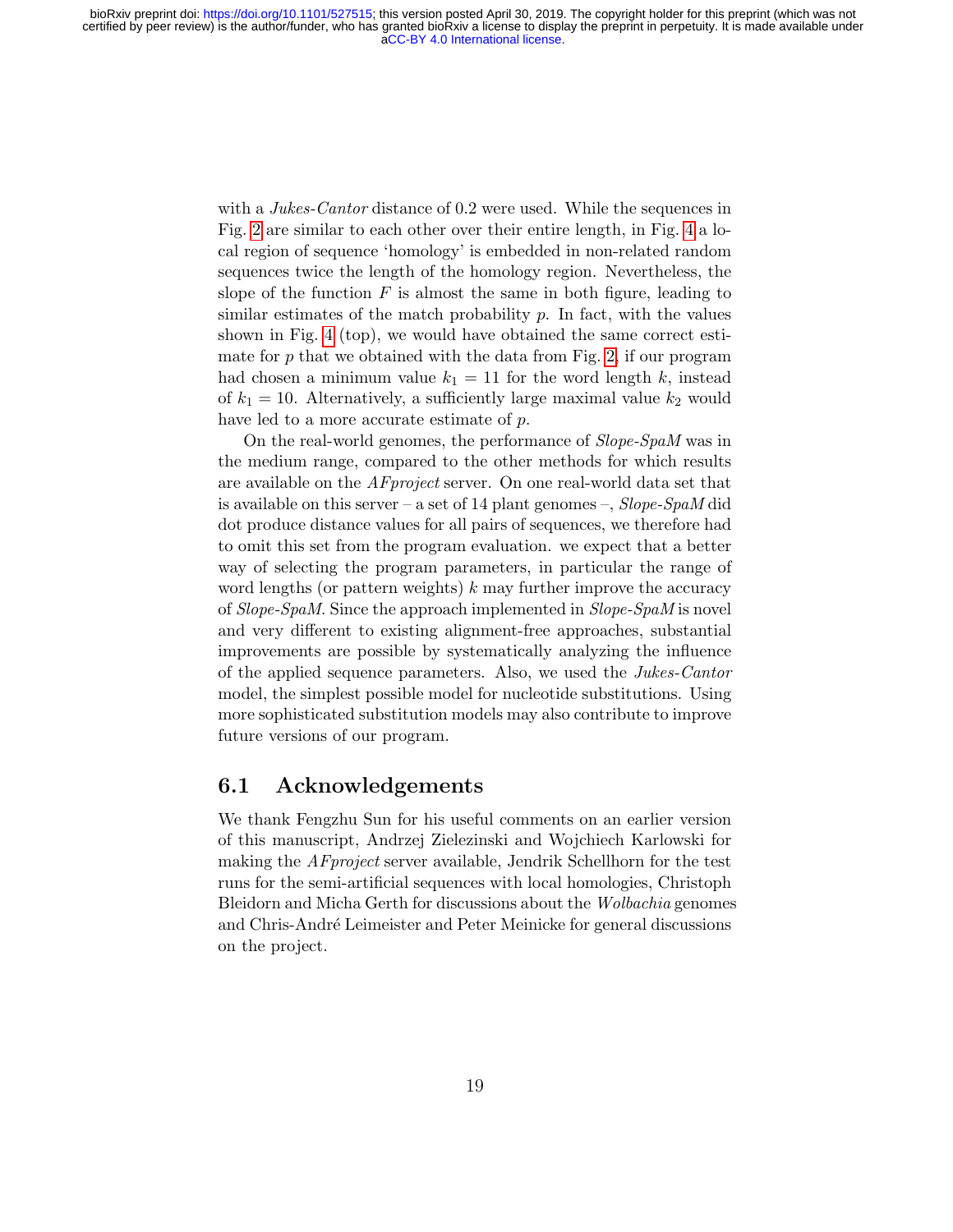## <span id="page-19-7"></span>References

- [1] http://150.254.120.147:7000/.
- <span id="page-19-1"></span>[2] Saulo Alves Aflitos, Edouard Severing, Gabino Sanchez-Perez, Sander Peters, Hans de Jong, and Dick de Ridder. Cnidaria: fast, reference-free clustering of raw and assembled genome and transcriptome NGS data. BMC Bioinformatics, 16:352, 2015.
- <span id="page-19-4"></span>[3] Nathan A. Ahlgren, Jie Ren, Yang Young Lu, Jed A. Fuhrman, and Fengzhu Sun. ∗ 2 oligonucleotide frequency dissimilarity measure improves prediction of hosts from metagenomically-derived viral sequences. Nucleic Acids Research, 45:39–53, 2017.
- <span id="page-19-2"></span>[4] Metin Balaban, Shahab Sarmashghi, and Siavash Mirarab. AP-PLES: Fast distance-based phylogenetic placement. bioRxiv, 10.1101/475566, 2019.
- <span id="page-19-0"></span>[5] Guillaume Bernard, Cheong Xin Chan, Yao-Ban Chan, Xin-Yi Chua, Yingnan Cong, James M. Hogan, Stefan R. Maetschke, and Mark A. Ragan. Alignment-free inference of hierarchical and reticulate phylogenomic relationships. *Briefings in Bioinformat*ics, 22:426–435, 2019.
- <span id="page-19-3"></span>[6] Karel Břinda, Alanna Callendrello, Lauren Cowley, Themoula Charalampous, Robyn S Lee, Derek R MacFadden, Gregory Kucherov, Justin O'Grady, Michael Baym, and William P Hanage. Lineage calling can identify antibiotic resistant clones within minutes. bioRxiv, 10.1101/403204, 2018.
- <span id="page-19-5"></span>[7] Andrei Z. Broder. Identifying and filtering near-duplicate documents. In Proceedings of the 11th Annual Symposium on Combinatorial Pattern Matching, COM '00, pages 1–10, Berlin, Heidelberg, 2000. Springer-Verlag.
- <span id="page-19-6"></span>[8] Raquel Bromberg, Nick V. Grishin, and Zbyszek Otwinowski. Phylogeny reconstruction with alignment-free method that corrects for horizontal gene transfer. PLOS Comput Biol, 12:e1004985, 2016.
- <span id="page-19-8"></span>[9] Daniel G. Brown. Bioinformatics Algorithms: Techniques and Applications, chapter A survey of seeding for sequence alignment, pages 126–152. Wiley-Interscience, New York, Fev. 2008.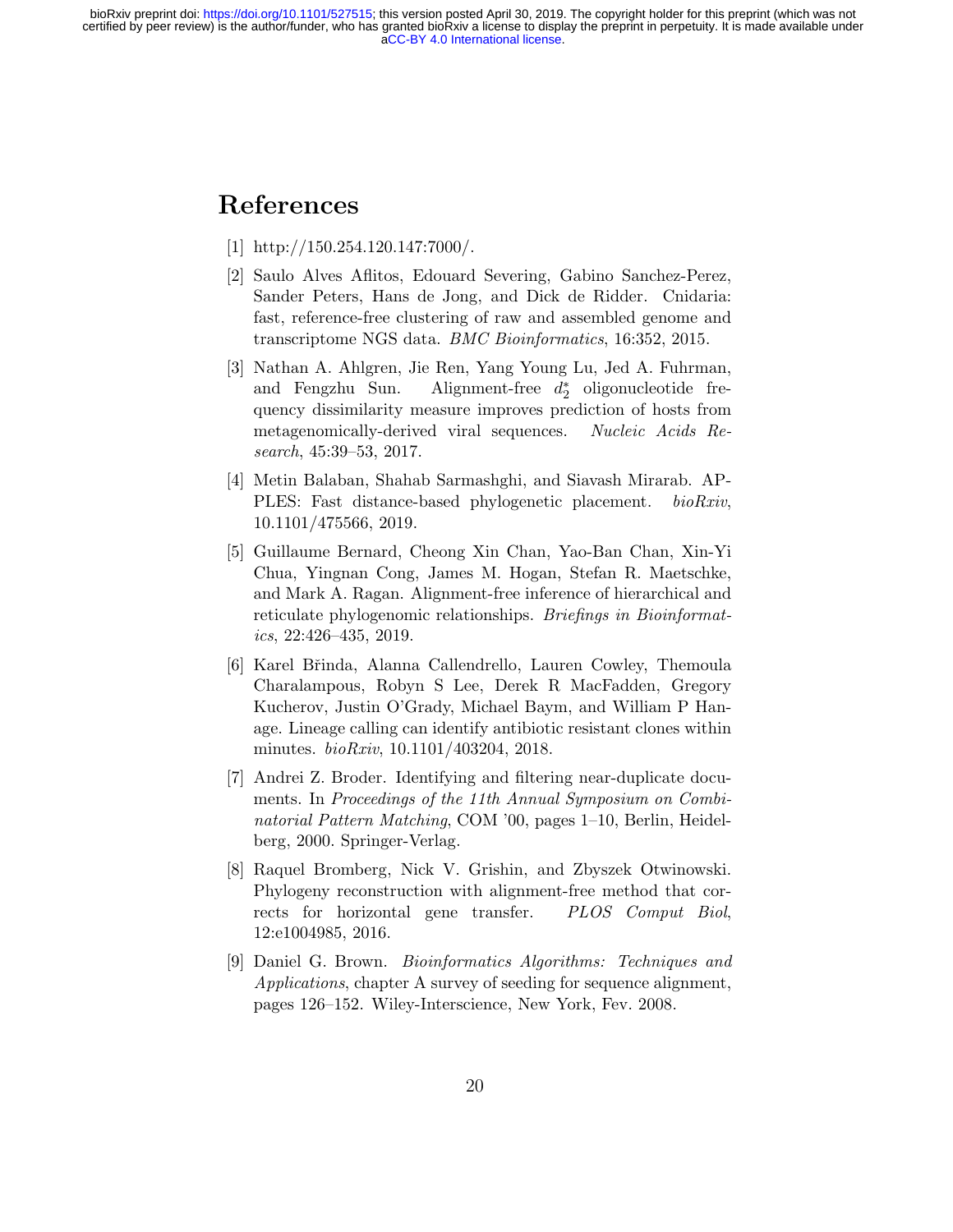- <span id="page-20-6"></span>[10] Benjamin Buchfink, Chao Xie, and Daniel H Huson. Fast and sensitive protein alignment using DIAMOND. Nature Methods, 12:59–60, 2015.
- <span id="page-20-3"></span>[11] Karel Břinda, Maciej Sykulski, and Gregory Kucherov. Spaced seeds improve k-mer-based metagenomic classification. Bioinformatics, 31:3584–3592, 2015.
- <span id="page-20-10"></span>[12] Aaron E. Darling, István Miklós, and Mark A. Ragan. Dynamics of genome rearrangement in bacterial populations. PLOS Genetics,  $4(7)$ , 2008.
- <span id="page-20-5"></span>[13] Lavinia Egidi and Giovanni Manzini. Design and analysis of periodic multiple seeds. Theoretical Computer Science, 522:62 – 76, 2014.
- <span id="page-20-2"></span>[14] Huan Fan, Anthony R. Ives, Yann Surget-Groba, and Charles H. Cannon. An assembly and alignment-free method of phylogeny reconstruction from next-generation sequencing data. BMC Genomics, 16:522, 2015.
- <span id="page-20-0"></span>[15] Joseph Felsenstein. Inferring Phylogenies. Sinauer Associates, Sunderland, MA, USA, 2004.
- <span id="page-20-9"></span>[16] Christoph Fischer, Stephan Koblmüller, Christian Gülly, Christian Schlötterer, Christian Sturmbauer, and Gerhard G. Thallinger. Complete mitochondrial DNA sequences of the threadfin cichlid (Petrochromis trewavasae) and the blunthead cichlid (Tropheus moorii) and patterns of mitochondrial genome evolution in cichlid fishes.  $PLoS$   $One$ ,  $8(6)$ :e67048–e67048, 2013.
- <span id="page-20-8"></span>[17] Michael Gerth, Marie-Theres Gansauge, Anne Weigert, and Christoph Bleidorn. Phylogenomic analyses uncover origin and spread of the Wolbachia pandemic. Nature Communications, 5:5117, 2014.
- <span id="page-20-4"></span>[18] Dan Gusfield. Algorithms on Strings, Trees, and Sequences: Computer Science and Computational Biology. Cambridge University Press, Cambridge, UK, 1997.
- <span id="page-20-7"></span>[19] Lars Hahn, Chris-André Leimeister, Rachid Ounit, Stefano Lonardi, and Burkhard Morgenstern. rasbhari: optimizing spaced seeds for database searching, read mapping and alignment-free sequence comparison. PLOS Computational Biology, 12(10):e1005107, 2016.
- <span id="page-20-1"></span>[20] Bernhard Haubold. Alignment-free phylogenetics and population genetics. Briefings in Bioinformatics, 15:407–418, 2014.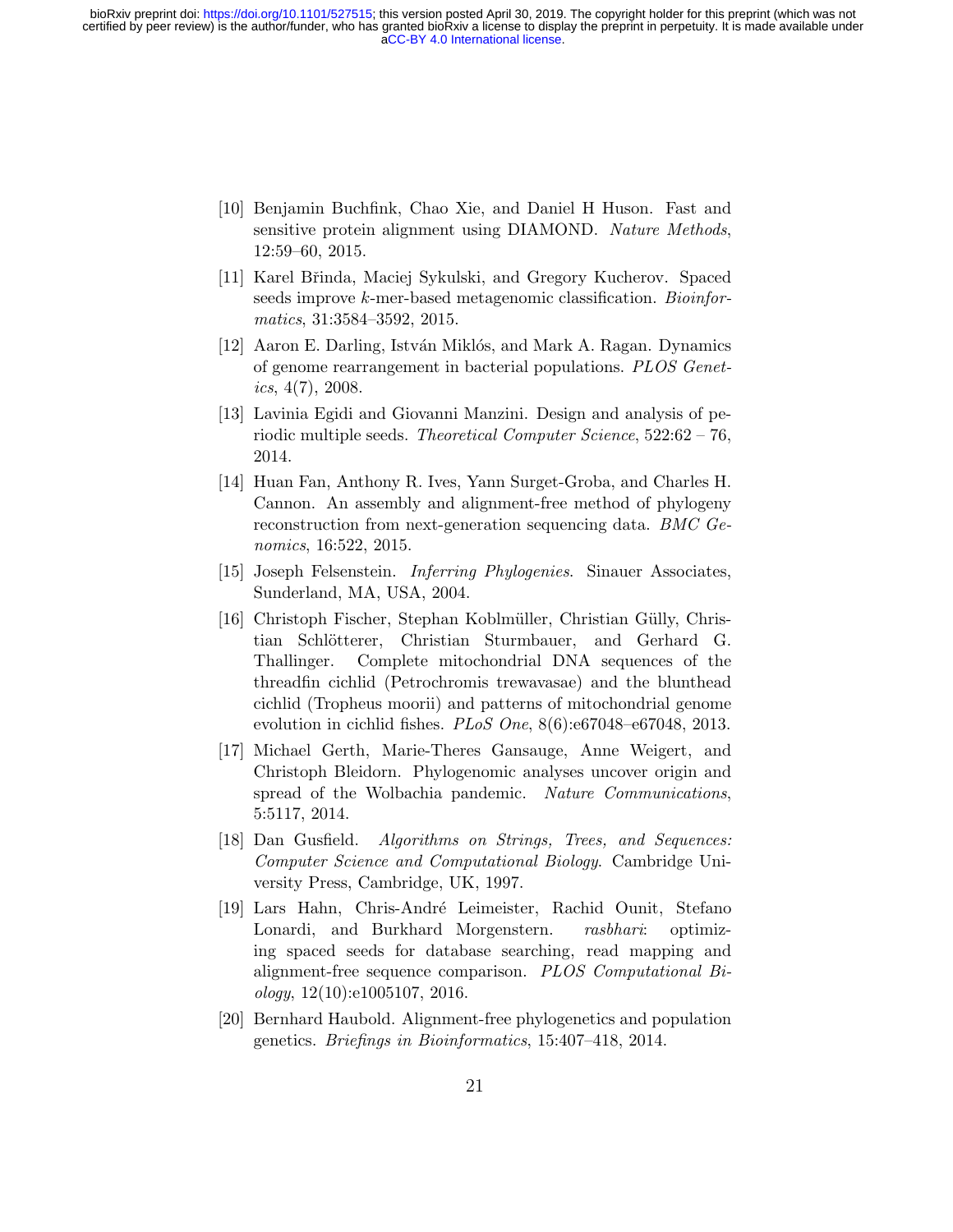- <span id="page-21-6"></span>[21] Bernhard Haubold, Fabian Klötzl, and Peter Pfaffelhuber. andi: Fast and accurate estimation of evolutionary distances between closely related genomes. Bioinformatics, 31:1169–1175, 2015.
- <span id="page-21-5"></span>[22] Bernhard Haubold, Peter Pfaffelhuber, Mirjana Domazet-Loso, and Thomas Wiehe. Estimating mutation distances from unaligned genomes. Journal of Computational Biology, 16:1487– 1500, 2009.
- <span id="page-21-4"></span>[23] Sebastian Horwege, Sebastian Lindner, Marcus Boden, Klaus Hatje, Martin Kollmar, Chris-André Leimeister, and Burkhard Morgenstern. *Spaced words* and *kmacs*: fast alignment-free sequence comparison based on inexact word matches. Nucleic Acids Research, 42:W7–W11, 2014.
- <span id="page-21-10"></span>[24] Lucian Ilie, Silvana Ilie, and Anahita M. Bigvand. SpEED: fast computation of sensitive spaced seeds. Bioinformatics, 27:2433– 2434, 2011.
- <span id="page-21-0"></span>[25] Thomas H. Jukes and Charles R. Cantor. Evolution of Protein Molecules. Academy Press, New York, 1969.
- <span id="page-21-1"></span>[26] Gregory Kucherov. Evolution of biosequence search algorithms: a brief survey. Bioinformatics, btz272, 2019.
- <span id="page-21-2"></span>[27] Anna Katharina Lau, Chris-André Leimeister, and Burkhard Morgenstern. *Read-SpaM*: assembly-free and alignment-free comparison of bacterial genomes. bioRxiv, doi:10.1101/550632, 2019.
- <span id="page-21-9"></span>[28] Chris-André Leimeister, Marcus Boden, Sebastian Horwege, Sebastian Lindner, and Burkhard Morgenstern. Fast alignment-free sequence comparison using spaced-word frequencies. Bioinformatics, 30:1991–1999, 2014.
- <span id="page-21-3"></span>[29] Chris-André Leimeister and Burkhard Morgenstern. kmacs: the k-mismatch average common substring approach to alignmentfree sequence comparison. *Bioinformatics*, 30:2000–2008, 2014.
- <span id="page-21-8"></span>[30] Chris-Andre Leimeister, Jendrik Schellhorn, Svenja Schöbel, Michael Gerth, Christoph Bleidorn, and Burkhard Morgenstern. Prot-SpaM: Fast alignment-free phylogeny reconstruction based on whole-proteome sequences. GigaScience, giy148, 2018.
- <span id="page-21-7"></span>[31] Chris-André Leimeister, Salma Sohrabi-Jahromi, and Burkhard Morgenstern. Fast and accurate phylogeny reconstruction using filtered spaced-word matches. *Bioinformatics*, 33:971–979, 2017.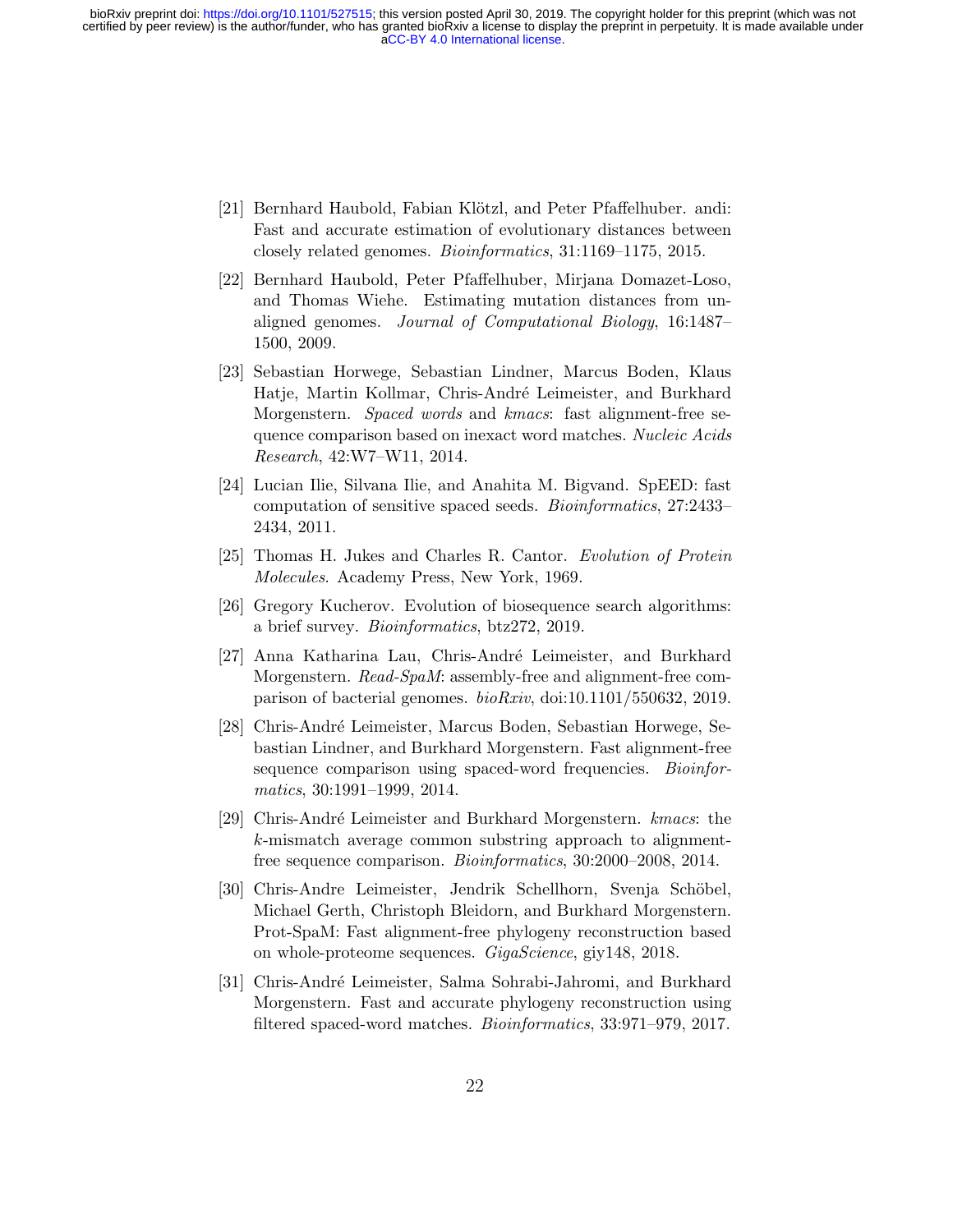- <span id="page-22-9"></span>[32] Ming Li, Bin Ma, Derek Kisman, and John Tromp. Pattern-Hunter II: Highly sensitive and fast homology search. Genome Informatics, 14:164–175, 2003.
- <span id="page-22-2"></span>[33] Benjamin Linard, Krister Swenson, and Fabio Pardi. Rapid alignment-free phylogenetic identification of metagenomic sequences. bioRxiv, 2018.
- <span id="page-22-1"></span>[34] Yang Young Lu, Kujin Tang, Jie Ren, Jed A. Fuhrman, Michael S. Waterman, and Fengzhu Sun. CAFE: aCcelerated Alignment-FrEe sequence analysis. Nucleic Acids Research, 45:W554–W559, 2017.
- <span id="page-22-8"></span>[35] Bin Ma, John Tromp, and Ming Li. PatternHunter: faster and more sensitive homology search. *Bioinformatics*, 18:440-445, 2002.
- <span id="page-22-6"></span>[36] Burkhard Morgenstern, Svenja Schöbel, and Chris-André Leimeister. Phylogeny reconstruction based on the length distribution of k-mismatch common substrings. Algorithms for Molecular Biology, 12:27, 2017.
- <span id="page-22-7"></span>[37] Burkhard Morgenstern, Bingyao Zhu, Sebastian Horwege, and Chris-André Leimeister. Estimating evolutionary distances between genomic sequences from spaced-word matches. Algorithms for Molecular Biology, 10:5, 2015.
- <span id="page-22-5"></span>[38] Kevin D. Murray, Christfried Webers, Cheng Soon Ong, Justin Borevitz, and Norman Warthmann. kWIP: The k-mer weighted inner product, a de novo estimator of genetic similarity. PLOS Computational Biology, 13:e1005727, 2017.
- <span id="page-22-10"></span>[39] Laurent Noé. Best hits of 11110110111: model-free selection and parameter-free sensitivity calculation of spaced seeds. Algorithms for Molecular Biology, 12:1, 2017.
- <span id="page-22-0"></span>[40] Brian D Ondov, Todd J Treangen, Páll Melsted, Adam B Mallonee, Nicholas H Bergman, Sergey Koren, and Adam M Phillippy. Mash: fast genome and metagenome distance estimation using minhash. Genome Biology, 17:132, 2016.
- <span id="page-22-3"></span>[41] Ji Qi, Hong Luo, and Bailin Hao. CVTree: a phylogenetic tree reconstruction tool based on whole genomes. Nucleic Acids Research, 32(suppl 2):W45–W47, 2004.
- <span id="page-22-4"></span>[42] Gesine Reinert, David Chew, Fengzhu Sun, and Michael S. Waterman. Alignment-free sequence comparison (I): Statistics and power. Journal of Computational Biology, 16:1615–1634, 2009.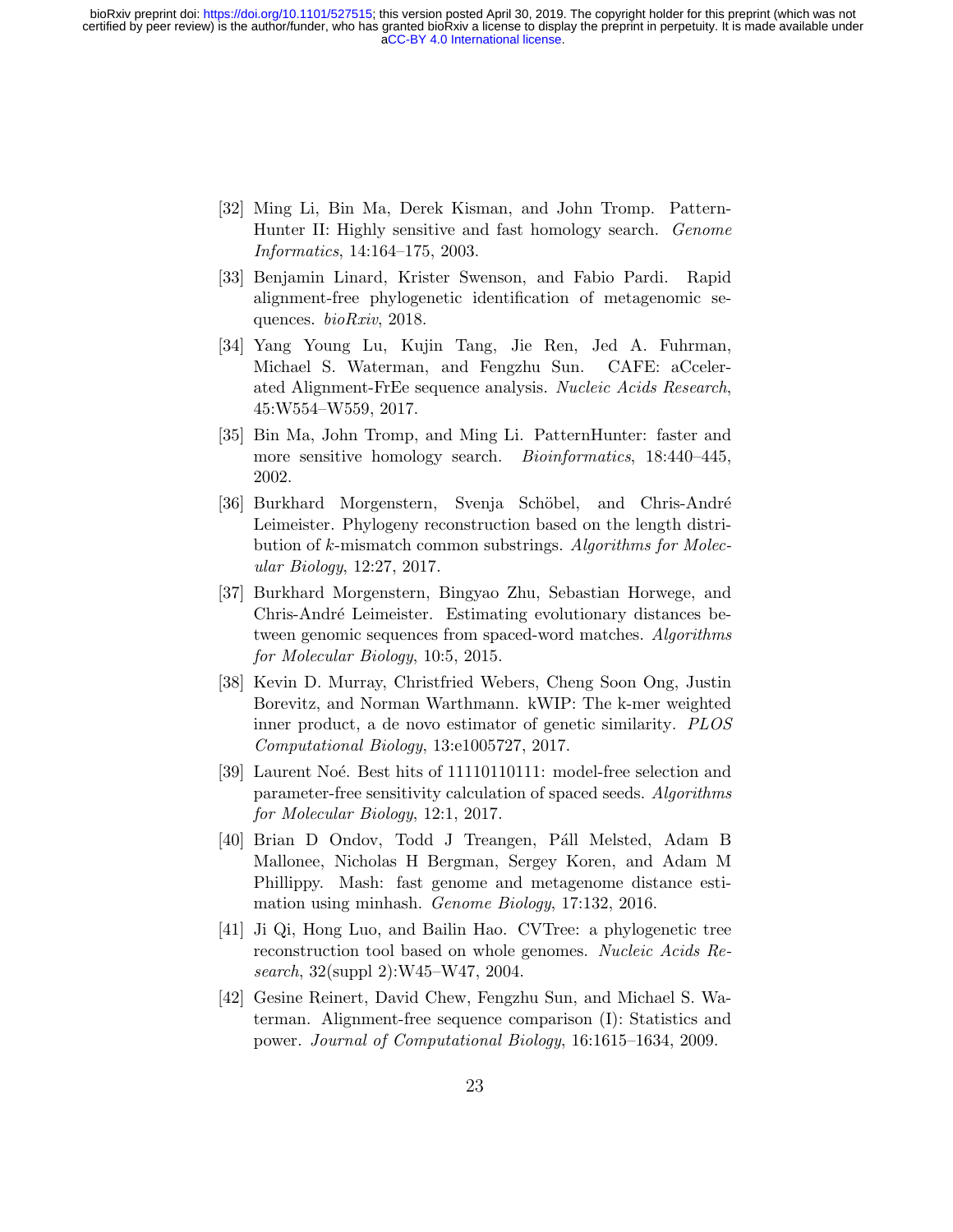- <span id="page-23-6"></span>[43] Jie Ren, Xin Bai, Yang Young Lu, Kujin Tang, Ying Wang, Gesine Reinert, and Fengzhu Sun. Alignment-free sequence analysis and applications. Annual Review of Biomedical Data Science, 1:93–114, 2018.
- <span id="page-23-9"></span>[44] David F Robinson and Les Foulds. Comparison of phylogenetic trees. Mathematical Biosciences, 53:131–147, 1981.
- <span id="page-23-8"></span>[45] Naruya Saitou and Masatoshi Nei. The neighbor-joining method: a new method for reconstructing phylogenetic trees. Molecular Biology and Evolution, 4:406–425, 1987.
- <span id="page-23-1"></span>[46] Shahab Sarmashghi, Kristine Bohmann, M. Thomas P. Gilbert, Vineet Bafna, and Siavash Mirarab. Skmer: assembly-free and alignment-free sample identification using genome skims. Genome Biology, 20:34, 2019.
- <span id="page-23-2"></span>[47] Gregory E. Sims, Se-Ran Jun, Guohong A. Wu, and Sung-Hou Kim. Alignment-free genome comparison with feature frequency profiles (FFP) and optimal resolutions. Proceedings of the National Academy of Sciences, 106:2677–2682, 2009.
- <span id="page-23-7"></span>[48] Elizabeth Skippington and Mark A. Ragan. Within-species lateral genetic transfer and the evolution of transcription al regulation in Escherichia coli and Shigella. *BMC Genomics*, 12:532, 2011.
- <span id="page-23-0"></span>[49] Kai Song, Jie Ren, Gesine Reinert, Minghua Deng, Michael S. Waterman, and Fengzhu Sun. New developments of alignmentfree sequence comparison: measures, statistics and nextgeneration sequencing. Briefings in Bioinformatics, 15:343–353, 2014.
- <span id="page-23-5"></span>[50] Kai Song, Jie Ren, Zhiyuan Zhai, Xuemei Liu, Minghua Deng, and Fengzhu Sun. Alignment-free sequence comparison based on next-generation sequencing reads. Journal of Computational Biology, 20:64–79, 2013.
- <span id="page-23-3"></span>[51] Igor Ulitsky, David Burstein, Tamir Tuller, and Benny Chor. The average common substring approach to phylogenomic reconstruction. Journal of Computational Biology, 13:336–350, 2006.
- <span id="page-23-4"></span>[52] Lin Wan, Gesine Reinert, Fengzhu Sun, and Michael S Waterman. Alignment-free sequence comparison (II): theoretical power of comparison statistics. Journal of Computational Bi- $\omega$ logy, 17:1467–1490, 2010.